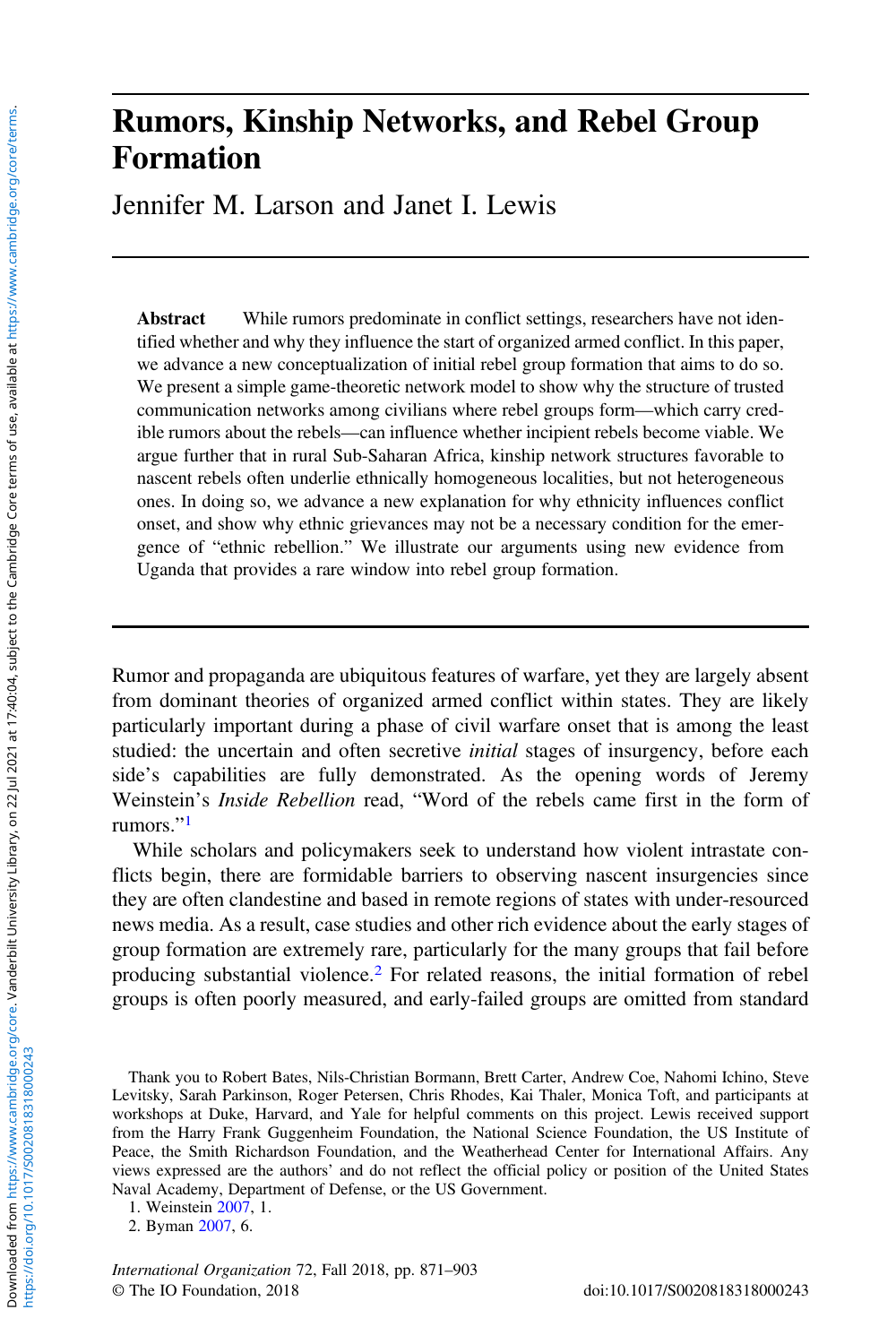quantitative data sets of civil war that underpin most recent analyses of conflict onset.<sup>3</sup> This fundamental problem for the study of civil conflict has led to a dearth of theory about how and why armed groups initially form.

We aim to examine explicitly the initial stages of insurgency, using a novel gametheoretic network model and unusual evidence about insurgent group formation from Uganda, including evidence about several groups that failed too early to be captured in standard conflict data sets. In particular, we seek to understand why, among rebel groups that begin to form, only some become viable challengers to a government. We define rebel groups as armed groups with a discernible command structure that seek to violently challenge a state, and conceptualize rebel groups as launching—in effect, entering the population we aim to study—after a group builds this command structure and commits an initial act of violence against the state. We conceptualize viability as a threshold that these rebel groups surpass once they have the capacity to minimally threaten the state by operating a base with a sizable number of troops on the state's territory.<sup>4</sup> We use "formation" to describe more generally these early phases of insurgency.

While most network-focused theories of rebellion center on the *rebels'* networks, our theoretic approach explains how the structure and geographic dispersion of trusted communication networks among *civilians* where a rebel group initially operates influence whether the rebel group becomes viable. Because nascent rebel groups are typically small and vulnerable, we argue, rebels need local civilians to keep quiet about their existence and location if they hope to become viable; information leaks to the government about incipient rebels' identity and whereabouts can be devastating. In our model, civilians face a coordination problem in which each civilian's decision to provide information about the rebels to the government depends on his expectations about the nascent rebels' future capabilities relative to the government, about gains from a successful rebellion, and about the expectations and actions of his fellow civilians. To form these expectations, civilians draw on rumors that reach them through their established networks of trusted communication. For this reason, and counterintuitively, it is the networks among nearby *civilians* rather than among rebels that affect the success of rebels in the very early stages.

Rumors started by aspiring rebels aim to cast the early rebellion in a favorable light. When these rumors reach enough people quickly, they can convince civilians both that the rebels are worthy of support, and that enough others will keep quiet to make secrecy valuable. Civilian networks with certain properties—low fragmentation and short paths—facilitate this process, providing rebels with a shield of secrecy behind which they can attain viability. When applied to the setting of rural societies in weak states, the most common setting for insurgency, these results have important

<sup>3.</sup> Lewis [2017.](#page-31-0)

<sup>4.</sup> For the empirical analyses, we operationalize viability as maintaining a base on the target country's territory with at least one hundred troops for at least three months, although the analyses are not sensitive to these cut-offs.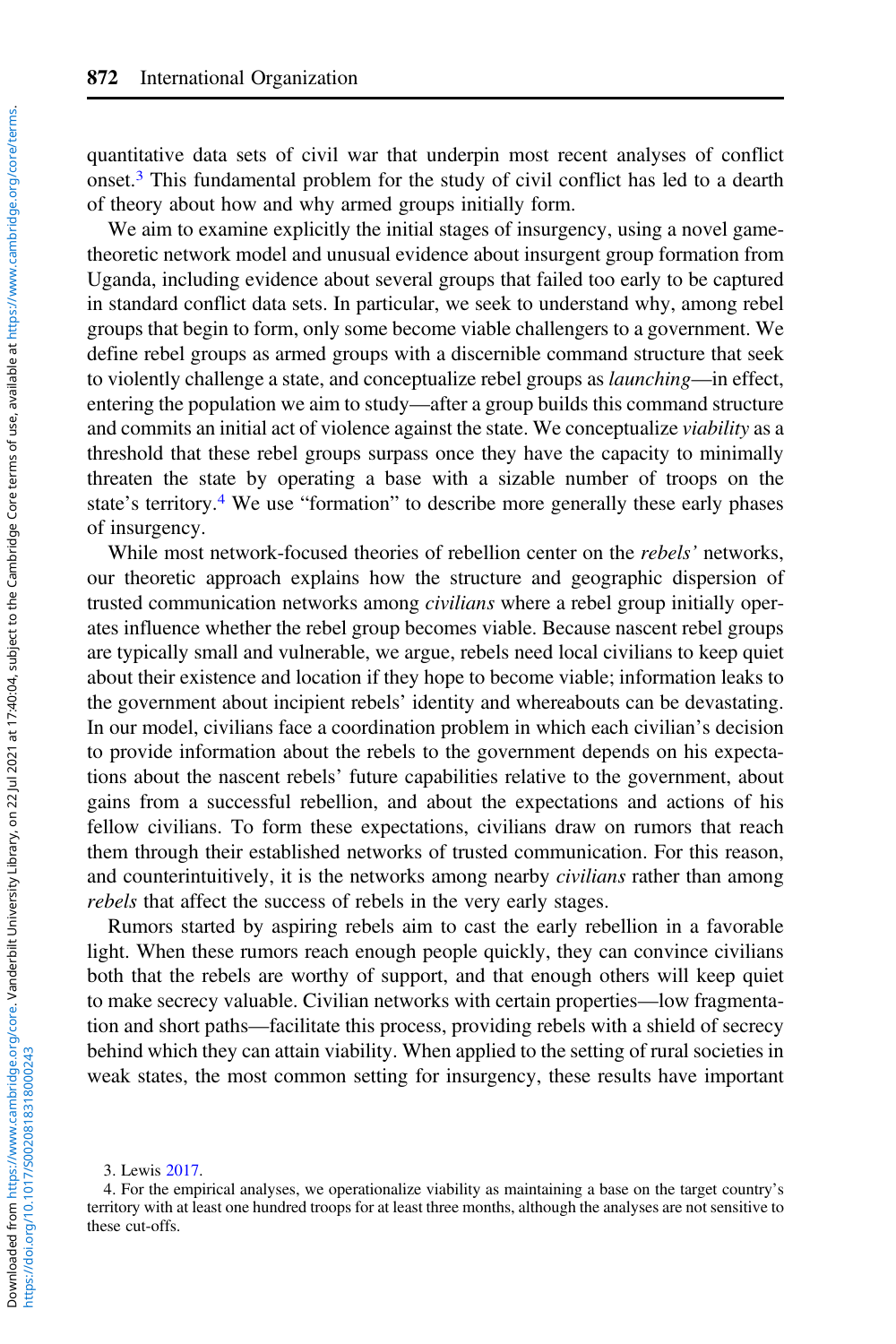implications for our understanding of how ethnicity influences the early stages of civil conflict. We draw on ethnographic evidence to argue that in rural, Sub-Saharan Africa, kinship networks that form in homogeneous areas tend to feature low fragmentation and short paths, while those that form in heterogeneous areas do not. Because of this difference, attempts at organized rebellion are more likely to succeed when they occur in homogeneous areas; in heterogeneous areas, civilians have greater incentive to provide information to the government about the vulnerable rebels forming in their midst, leading to the rebels' demise before they present a substantial threat.

We illustrate key implications of the model with new evidence on rebellion in Uganda. A focus on Uganda overcomes the main obstacle to studying the early stages of rebel group formation that has plagued earlier work: they are poorly documented, if at all. Uganda has a blanket amnesty law for former rebels who disavow violence, so the actors in these conflicts who are still alive can speak freely about their experiences. The analysis presented here draws heavily on evidence from interviews one of the authors conducted throughout Uganda with former insurgents, counterinsurgents, intelligence officials, other national and local officials, civilians living in communities where rebels formed, and other actors and observers of these rebellions. This approach allows us to retrace the initial stages of rebellion, not only for a relatively well-documented rebel group that became viable, but also for one that failed so early that it is omitted from existing historical accounts and standard conflict data on Uganda. Uganda is also a policy-relevant case, since its recent history and ethnic demography has much in common with nearby fragile states that continue to suffer from rebel-related violence, particularly the Democratic Republic of Congo, Central African Republic, Sudan, and South Sudan. Of all United Nations peacekeepers currently deployed, 60 percent are stationed in one of these countries, and over 80 percent are in Sub-Saharan Africa.

Our new empirical evidence from Uganda supports our two-fold claim that the structure of networks among civilians is a crucial determinant of early rebel success, and that these network structures correspond to ethnic demography: ethnically homogeneous areas tend to possess networks more favorable to rebel viability.

We thus advance a new understanding of how ethnicity influences conflict onset, arguing that ethnic grievances need not be the initial impetus for rebellion in a given community for the ethnic composition of that community to influence the trajectory of nascent rebel groups. While many of the implications of our model are consistent with the empirical findings of a growing body of literature that links geographic concentration of ethnic groups with civil war onset,<sup>5</sup> our reasoning for why this is the case differs from others'. Many accounts tend to assume that co-ethnics share common preferences over whether to rebel or not, often because they are excluded or otherwise mistreated by the central government. One of our primary theoretical contributions is

<sup>5.</sup> For example, Cederman, Weidmann, and Gleditsch [2011;](#page-30-0) Laitin [2004](#page-31-0); Toft [2002,](#page-32-0) [2003;](#page-32-0) Weidmann [2009.](#page-32-0)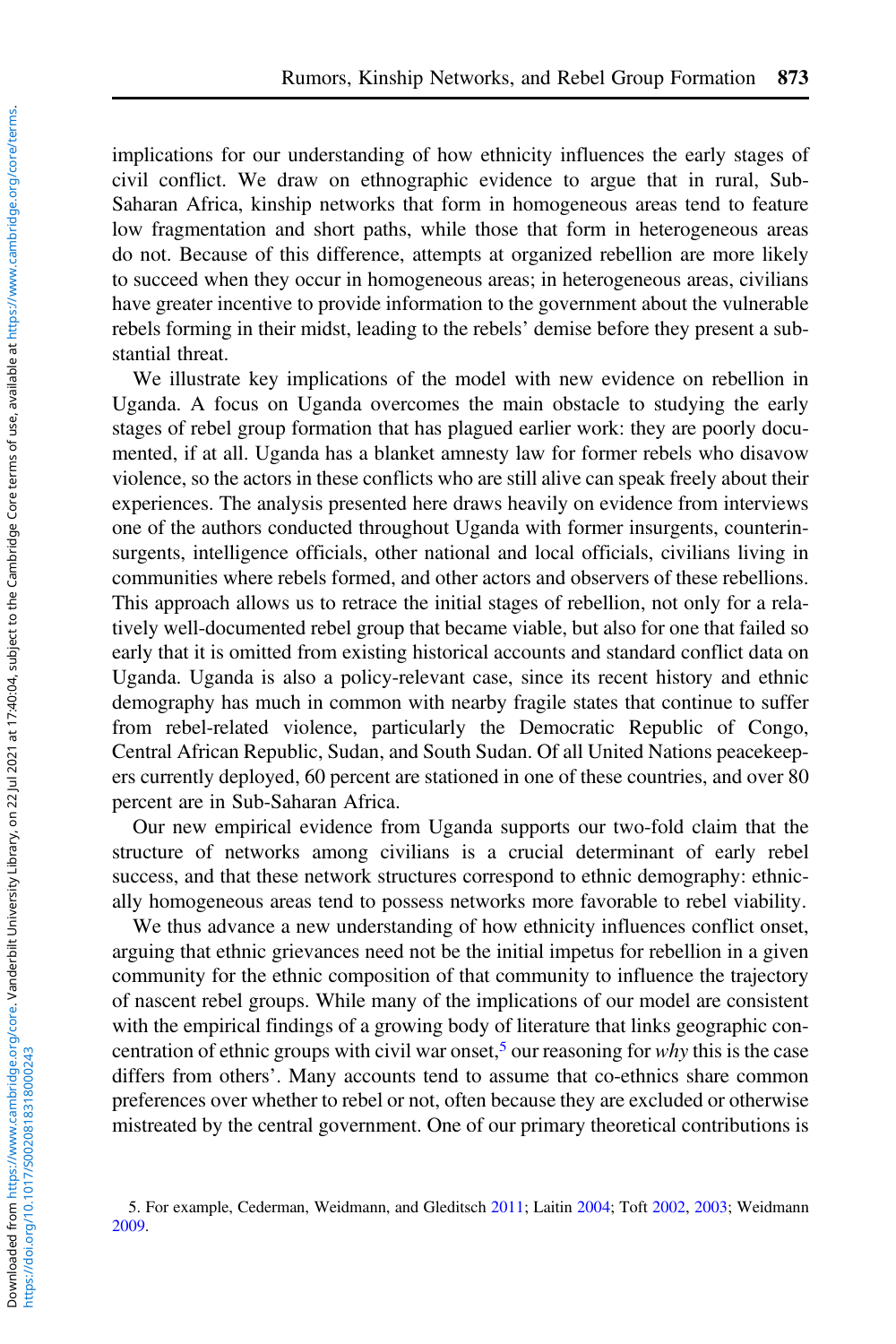to show precisely how local ethnic demography may influence the initial stages of internal conflict, regardless of the preferences of the local population. While others have similarly emphasized ethnicity's role in making rebellion more feasible, our theory and evidence offer a micro-level look inside the "black box" of this process.

#### Contributions to Existing Work

Recognition that the preponderance of warfare occurs within states, between a state, and at least one nonstate actor, has led to an expansive body of research on the causes of internal warfare. We advance this literature in several ways. First, we directly examine the initial stages of insurgency. Most of this recent research about internal conflict only briefly references, if at all, how groups of individuals with political goals initially come together and build organizations with an intent to commit violence against the state. Some studies center on rebellion-building activities like rebel recruitment or finance but take for granted the existence of an organization to absorb these resources. In other words, despite their clear importance to understanding the start of civil conflict and the voluminous literature on civil war onset that has emerged, the initial stages of insurgency remain in obscurity. Our model, combined with rich evidence from Uganda, allows us to shed new light on this topic.

In doing so, we call attention to a phenomenon that prior studies of conflict onset had largely overlooked: the prevalence of "small" insurgent groups and the intriguing question of why only some aspiring rebels manage to build viable groups. This is an important step since small, early-failed groups are a recurring feature of qualitative accounts of insurgency from the Central African Republic and Sri Lanka, to Pakistan and several Latin American countries—yet authors commonly acknowledge that information about such groups is typically too scant to provide much, if any, detail.<sup>6</sup> This problem also plagues the standard conflict data sets upon which the vast majority of recent conflict studies rely, since most rely on thresholds of observed violence that many groups never surpass. Thus, likely because of a lack of available information about what happens when rebel groups initially form, this process is undertheorized, $\bar{z}$  and the frequency of early rebel failure is largely overlooked and left unexplained.<sup>8</sup>

Second, by directly examining the early stages of insurgency, we are able to specify the importance of rumor networks in influencing conflict onset. While such networks play a central role in theories and evidence on how interethnic riots start in urban contexts,<sup>9</sup> and rumor's importance has been demonstrated in conflict zones,<sup>10</sup> to our knowledge, no prior social science work has specified their relevance

<sup>6.</sup> For example, Wickham-Crowley [1993,](#page-32-0) 16.

<sup>7.</sup> Blattman and Miguel [2010.](#page-30-0)

<sup>8.</sup> Lewis [2017.](#page-31-0)

<sup>9.</sup> For example, Bhavnani, Findley, and Kuklinski [2009;](#page-30-0) Varshney [2003.](#page-32-0)

<sup>10.</sup> Greenhill and Oppenheim [2017.](#page-31-0)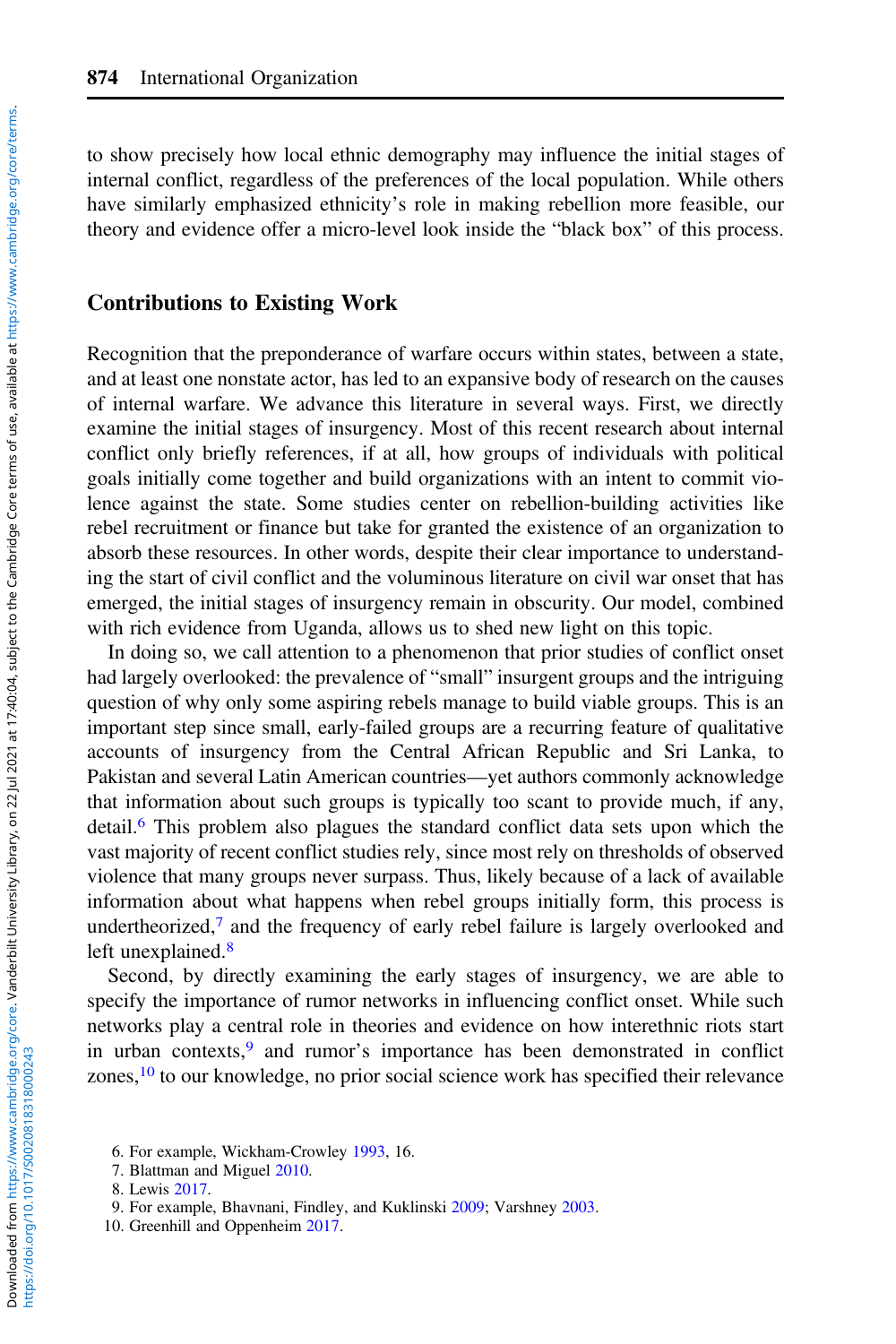to the formation of armed groups. While foundational work has shown the fundamental importance of information and beliefs to the extent and character of violence amidst civil war, $<sup>11</sup>$  and more recent research has shown the importance of social net-</sup> works to sustaining rebellion<sup>12</sup> and shaping perceptions of threat that fuel mobilization during civil war,  $13$  our contribution is to bring some of these insights to why rebellions start. Information control and trust should be crucial during the highly uncertain and often-secretive initial stages of insurgency, before each side's capabilities are fully demonstrated.

Third, this contribution adds to a small but growing theoretical literature showing how group behavior depends on the structure of the network among that group's members.<sup>14</sup> Ours is the first to model nascent rebellion in this framework. We combine the intuition of information diffusion and contagion models on networks<sup>15</sup> with a model of collective secret-keeping to illustrate how strategic behavior can depend on new information spread through networks. Our approach is unusual in that it seeks to explain an outcome pertaining to one set of actors—nascent rebels with the networks among a different set of actors—nearby civilians. This approach allows us to properly account for the role of rumors in the early stages of rebellion, and highlights the potential importance of considering the many channels through which networks can have an impact on cooperation.

Fourth, we advance knowledge about why geographically concentrated ethnic groups are associated with rebellion. Expanding on several works that emphasize local ethnic demography's importance in generating *opportunity* rather than (or in addition to) *motivation* for rebellion,<sup>16</sup> we argue an overlooked and critical way that ethnicity shapes conflict onset lies in how the kinship networks that comprise it structure communication among the relevant actors when and where insurgencies initially form. While prior works emphasize that a shared local ethnic identity allows for improved mobilization of recruits or general communication among rebels and their supporters, our theory and evidence isolate these networks of familial ties' critical importance in secret-keeping during the vulnerable, formidable initial stages of group formation. In doing so, we argue that widespread ethnic grievances are not a necessary condition for the initial start of "ethnic rebellion." Further, we demonstrate why communication networks in ethnically homogeneous areas may allow residents to more effectively coordinate "ethnic grievances."<sup>17</sup> Therefore, our study bolsters existing arguments that ethnic grievances are often produced by initial violence;<sup>18</sup> retrospective observations of grievances amidst

<sup>11.</sup> Kalyvas [2006.](#page-31-0)

<sup>12.</sup> Parkinson [2013](#page-31-0); Staniland [2014](#page-32-0).

<sup>13.</sup> Shesterinina [2016.](#page-32-0)

<sup>14.</sup> For example, Larson [2016](#page-31-0), [2017;](#page-31-0) Lippert and Spagnolo [2011](#page-31-0); Nava and Piccione [2014](#page-31-0); Patty and Penn [2014](#page-31-0); Wolitzky [2013.](#page-32-0)

<sup>15.</sup> For example, Centola and Macy [2007](#page-30-0).

<sup>16.</sup> For example, Laitin [2004;](#page-31-0) Weidmann [2009.](#page-32-0)

<sup>17.</sup> On this point, see also Cederman, Weidmann, and Gleditsch [2011,](#page-30-0) 482.

<sup>18.</sup> Fearon and Laitin [2003;](#page-30-0) Kalyvas and Kocher [2007.](#page-31-0)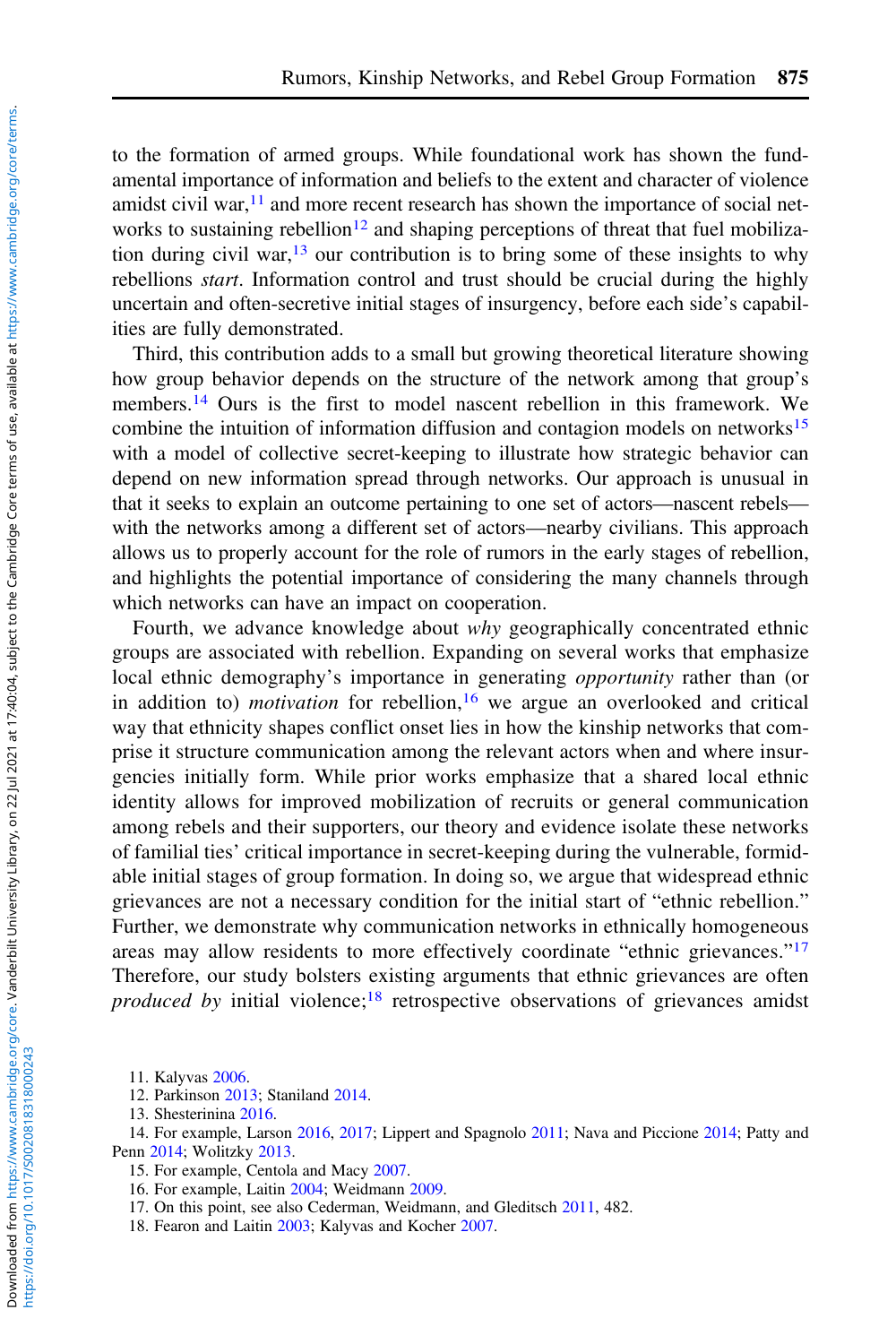incipient organized violence risk inadvertently getting the "causal arrow" backwards,<sup>19</sup> or at a minimum, overlook the complexity of how a sense of shared grievance comes about.

Finally, we advance knowledge about processes of conflict onset in weak states; those with little institutional penetration of their territory beyond the capital city.<sup>20</sup> While this focus on weak states limits our scope, we believe this is a strength of our contribution, since most major, in-depth works on the start of rebellion focus on settings of strong states or foreign occupiers.<sup>21</sup> Understanding how organized violence starts in weak states is crucial, especially since larger and smaller-scale internal wars are both most likely to occur in countries with low GDP per capita.<sup>22</sup>

# A Theory of Rebel Group Viability

The initial stage of rebellion differs from later stages in that, first, nascent rebels typically have few material resources, and hence second, they are highly vulnerable to defeat. While a rebel group's material resource base may later play an important role in their behavior, $2<sup>3</sup>$  it takes time to acquire the capacity to attain funds and weapons. Initially, rebel groups in weak states are typically poor. For example, a study of thirteen civil wars for which natural resources were "most likely" to play a role finds that none of the armed groups used natural resource sales or extraction to fund their start-up costs.<sup>24</sup>

At a later phase, rebel groups may be strong enough to survive attacks or the capture of top commanders, but for incipient groups—a small number of people with a small number of guns—information acquired by the government about the rebel leaders' identities and whereabouts likely spell the end of the rebellion: rebel leaders will be captured, killed, or co-opted, which will lead to the cessation of organized violence.

In sum, nascent rebels seek to build an organization that will use violence against the government. However, initially they are resource poor and vulnerable. They seek to recruit and train a small, well-screened fighting force, and to plan their initial attacks. To do so, if they hope to at least build a viable force, rebels need secrecy

<sup>19.</sup> Blattman and Miguel [2010,](#page-30-0) 27; Kalyvas [2006,](#page-31-0) 126.

<sup>20.</sup> In the weak state context we envision here, outside the capital city there is scant presence of state-run security institutions. Police stations may be nominally present, but lack resources and capacity to operate effectively over a large territory, and are easily avoided.

<sup>21.</sup> Finkel [2015;](#page-30-0) Lawrence [2010;](#page-31-0) Petersen [2001](#page-31-0).

<sup>22.</sup> Hegre and Sambanis [2006.](#page-31-0) Weak states are also the most common environment for insurgency to be used as the technology of warfare. Since 1989, among states that experienced large-scale civil war, nonstate actors were more than twice as likely to use insurgency (not conventional warfare) in states in the bottom half of the income distribution than those in the top half. For this analysis, we used civil war data from Kalyvas and Balcells [2010](#page-31-0) and GDP data from Fearon and Laitin [2003.](#page-30-0)

<sup>23.</sup> For example, Weinstein [2007](#page-32-0).

<sup>24.</sup> Ross [2004](#page-31-0), 50–51.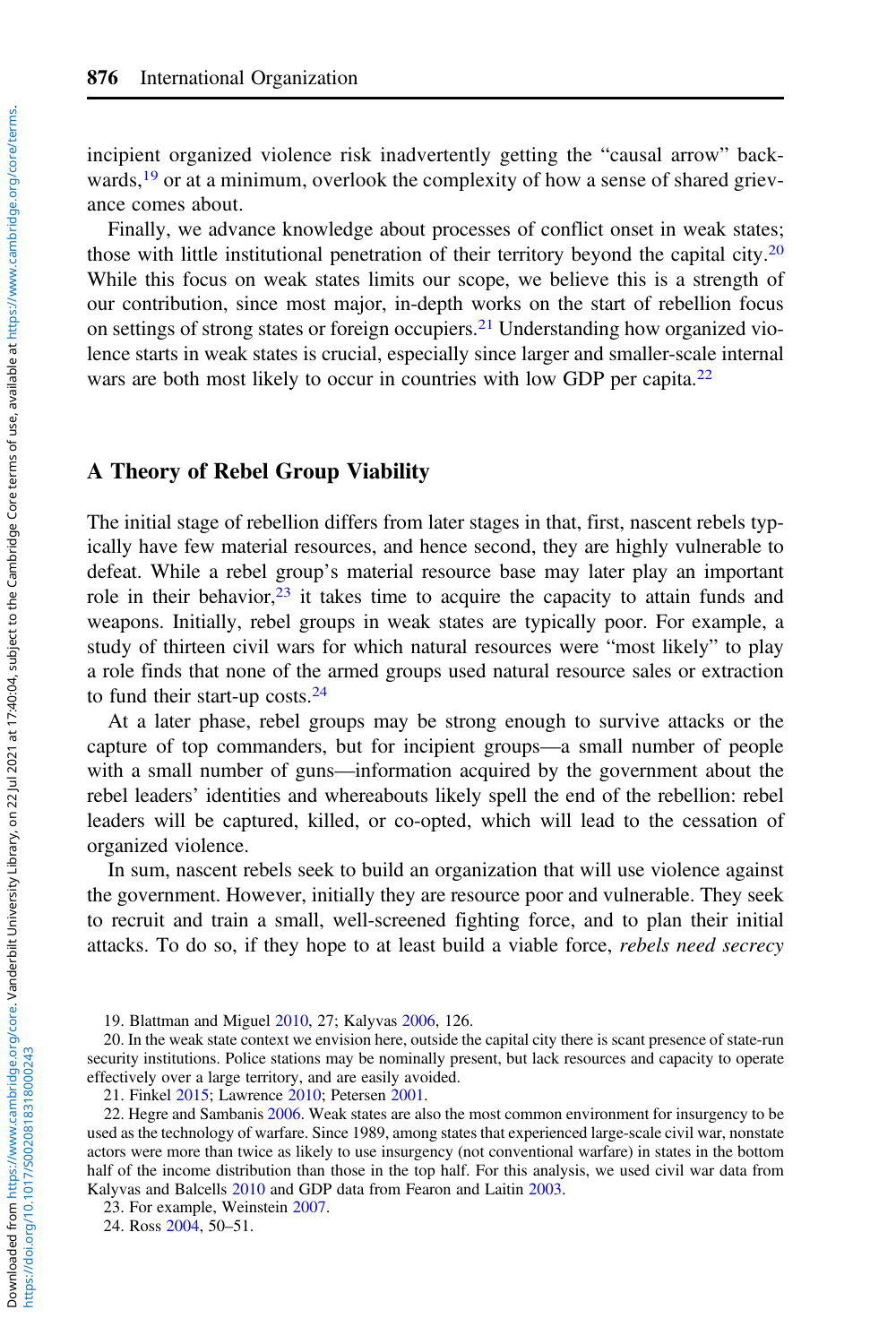from the government about their identities, their location, and even their intent to form an organization to violently challenge the state. The main threat to this secrecy is civilians—the people outside the initial cadre of rebels who interact with or observe the group as it forms. If civilians residing in the locality where rebels launch maintain secrecy, then the rebels will substantially increase their likelihood of becoming a viable force.

We present a model that isolates the role of civilians' networks in their strategic decision to inform the government about the rebels or not. These networks spread rumors that rebels seed, touting their capabilities and cause. While all civilians near nascent rebels incidentally learn *information* that would be of value to the government, such as the direction they were moving when last seen, trusted communication networks allow civilians to spread difficult-to-verify *rumors* about the rebels' fighting prowess and justness of their cause. While the former gives civilians something to tell the government, the latter affects civilians' incentives to keep this secret or not.

In the model, keeping secrets is more valuable to a civilian when s/he expects other civilians to keep secrets too, and the first few informants are most damaging to the rebels. Consequently, this set-up can produce herding rather than classic free riding. When rebels start a pro-rebellion rumor, networks with low fragmentation and short paths allow the rumor to reach more people and give rebels greater control over it. In such networks, the number of civilians that come to value the rebels highly and expect many others to keep quiet can be large, incentivizing wide-scale secret keeping. All else equal, rebels launching in areas with these favorable networks have the best chance at maintaining the secrecy they need to become a viable force.

# Model Set-up

We specify a simple model in which civilians are connected to one another in a network that transmits rumors about rebels, and these rumors affect incentives to keep secrets when the government tries to buy information. Here we present an overview of the model. The appendix presents the model in greater detail with proofs and contains an extended discussion of the set-up and the model's relationship to existing theories.

Consider a set  $N$  of  $n$  civilians who have a fixed and exogenously given "trusted communication network" defined by the pair  $(g, N)$  with  $n \times n$  adjacency matrix g where  $g_{i,j} = g_{j,i} = 1$  indicates an undirected, unweighted link between  $i \neq j \in N$ . We will refer to the network as g for short. Among civilians in N, g is common knowledge.

Before the game begins, a rebel group begins operating near the civilians and all civilians incidentally learn some information about it. While rebels of course do not share important tactical information with those outside of their inner circle, locals, simply by nature of being nearby, will inevitably learn basic information about their existence, identities, and general whereabouts, which is sufficient to damage the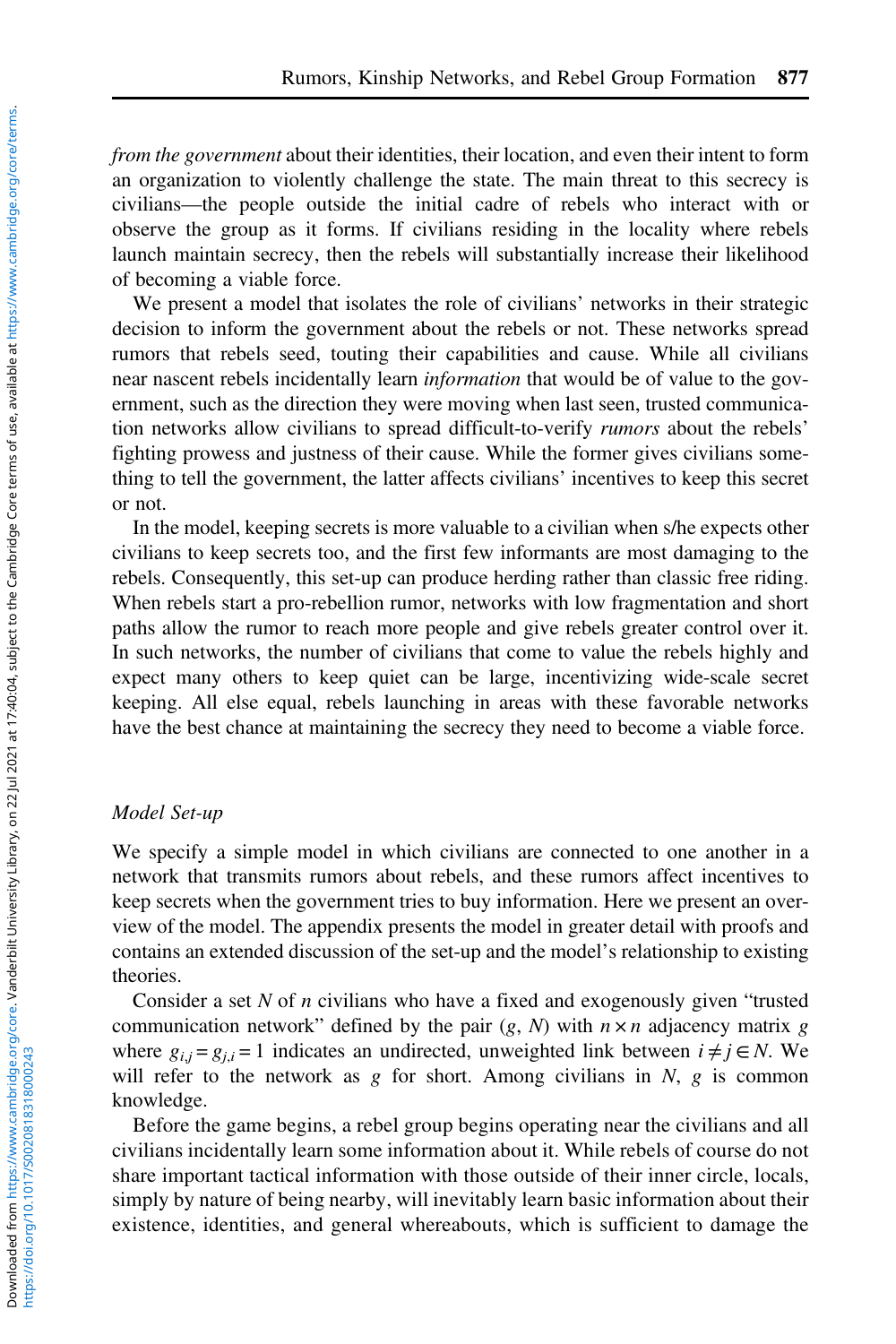rebel group if the government knew it.<sup>25</sup> Let the probability that the rebels are ultimately successful,  $p(\#R)$ , be decreasing in the number of informants ( $\#R$ ) such that the marginal impact of each additional informant is decreasing.

Suppose the rebels seek out a trusted contact  $i^{seed} \in N$  from among the civilians and provide him with a framed, compelling message about the rebels, which may include goals, promises, glowing assessments of future capabilities, or arguments for why rebellion is just. Note that this framed account is about aspects of the rebels that are generally prospective or impossible to confirm; thus we call it a *rumor*, whereas aspects of the rebellion that the government seeks to learn are factual, for example, who and where they are; we call this *information*. After hearing the rebels' message, iseed forms a belief about the benefits he expects the village would receive if the rebels were successful; call  $i^{seed}$ 's valuation of the benefits  $B<sup>26</sup>$  Then  $i<sup>seed</sup>$  passes a rumor about the rebels' message to his neighbors in the network g, who pass it to theirs, and so on. The rumor loses potency so that the benefit that any rumor hearer i expects to gain from the rebels if they succeed,  $b_i$ , is a function of the network distance the message had traversed before reaching  $i$ and also of the seed's valuation. Let  $\ell(i, j)$  be the number of links in the shortest path between *i* and *j*. Then  $b_i = Be^{e(\text{seed},i)}$  for  $0 \le \varepsilon < 1.27$  That is, the farther the rumor travels through the network, the less potent it becomes. If the message does not reach a player j (because  $\ell$ (seed, j) =  $\infty$ ), then  $b_i = 0$ . The degradation process and  $\varepsilon$  are common knowledge to civilians in N. In sum, all civilians in the area where rebels form incidentally learn information that could damage the rebels if it is shared with the government, but only those connected via the trusted network g have the potential to hear the rebels' rumor.

After the rumor seeded by the rebels spreads through the network, the game begins. In the game, the government arrives in the area and asks all civilians individually and simultaneously about the rebels. A civilian *i* chooses an action  $r_i \in \{0, 1\}$ : inform the government about the rebels  $(r<sub>i</sub> = 1)$  or keep the information secret  $(r<sub>i</sub> = 0)$ . The government offers each civilian  $\gamma > 0$  for information (choosing  $r_i = 1$ ), 0 for silence (choosing  $r_i = 0$ ). Civilian *i* taking action  $r_i$  earns payoff  $u_i(r_i) = b_i p(R_{-i} + r_i) + r_i \gamma$ where  $R_{-i} = \sum_{j \neq i} r_j$ .<br>The strategic problem

The strategic problem captured by the model differs from standard collective action problems. Rather than exhibit class free riding, here it can be that just a few informants could do significant damage to the aspiring rebels' probability of success. When many civilians plan to keep secrets, a small number of informants could do significant

<sup>25.</sup> Civilians may, for example, by observe training exercises, identify some rebels, or detect the location of bases. Merely confirming the existence of a nascent rebel group can be valuable to the government which, early on, may be trying to discern whether a nascent rebel organization truly exists.

<sup>26.</sup> Rebels often have a personal contact in the village that they use to insert their message. We argue that such a civilian is likely to be persuaded; B reflects how persuaded.

<sup>27.</sup> The parameter  $\varepsilon$  is a measure of degradation, a standard feature of information dissemination on a network. The message may be transmitted with error as it passes from person to person, it may be less believable as it extends farther from the source, or it may resonate less with people at greater social distance. For more on beliefs, see the appendix.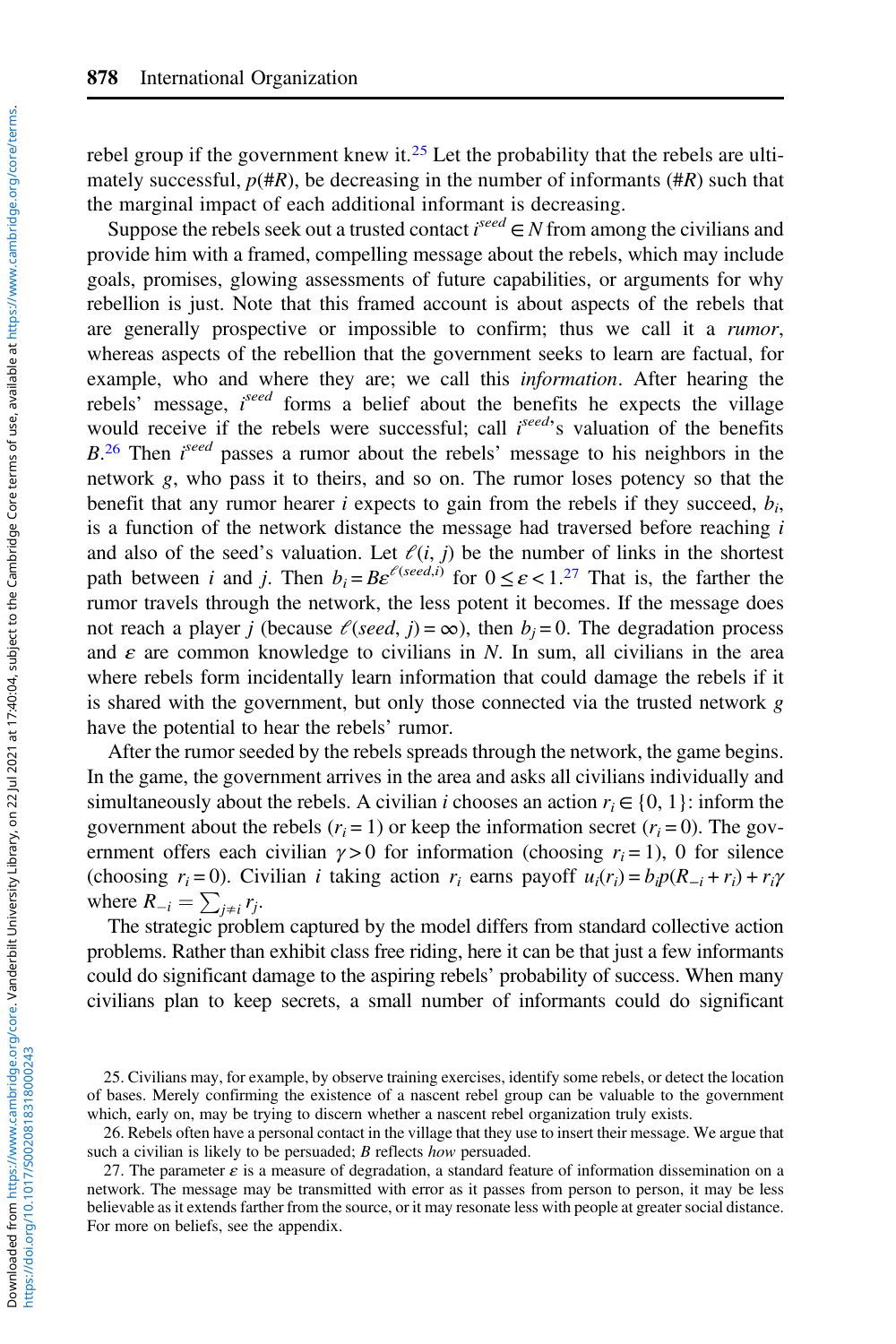damage, enough that a person may prefer to keep secrets if she expects others to do the same. The first person to identify the hidden rebel base or confirm that a rebellion is forming can be most damaging to the rebels. If instead she expects many others to inform, her marginal damage will be low, which increases her incentive to inform too.

#### Secret Keeping in Equilibrium

In this one-shot simultaneous game, an equilibrium is a subdivision of  $N$  into a (possibly empty) subset S of those who choose  $r_i = 0$  (keeping secrets) and a (possibly empty) subset R of those who choose  $r_i = 1$  (inform) such that  $S \cup R = N$ ,  $S \cap R = \emptyset$ , and no one in either subset has an incentive to switch their action given the partition.

The benefit of keeping secrets depends on the number of others who will keep secrets as well. To have an equilibrium with  $n^*$  secret keepers, there must be at least  $n^*$  civilians who prefer to keep secrets given that  $n^* - 1$  other civilians will keep secrets. With this logic, we can specify the necessary and sufficient conditions for an equilibrium with  $n^*$  secret keepers.

Proposition 1 (Equilibrium Conditions): An equilibrium with  $n^*$  secret keepers exists iff  $\exists$  a pair ( $b_s^{\star}, b_r^{\star}$ ) such that

> $b_s^{\star} M_{n-n^{\star}} = \gamma,$  $b_r^{\star} M_{n-n^{\star}-1} = \gamma,$  $\#\{i \in N | b_i \ge b_s^{\star}\} = n^{\star}, \text{ and}$  $\#\{i\in N|b_i\leq b_r^{\star}\}=n-n^{\star}.$

The proof can be found in the appendix. Our interest is in equilibria with the most secret keeping possible. The conditions for the existence of an equilibrium in which every civilian keeps secrets follow from Proposition 1:

Corollary 1 (Secret Keeping): An equilibrium in which every civilian keeps secrets exists iff

$$
b_iM_0\geq \gamma
$$

 $\forall i \in N$ .

Given the size of the government's offer and the sensitivity of rebels to a single informant, the condition for full secret keeping in equilibrium is easier to satisfy when lowest valuation of the rebels among the civilians is larger.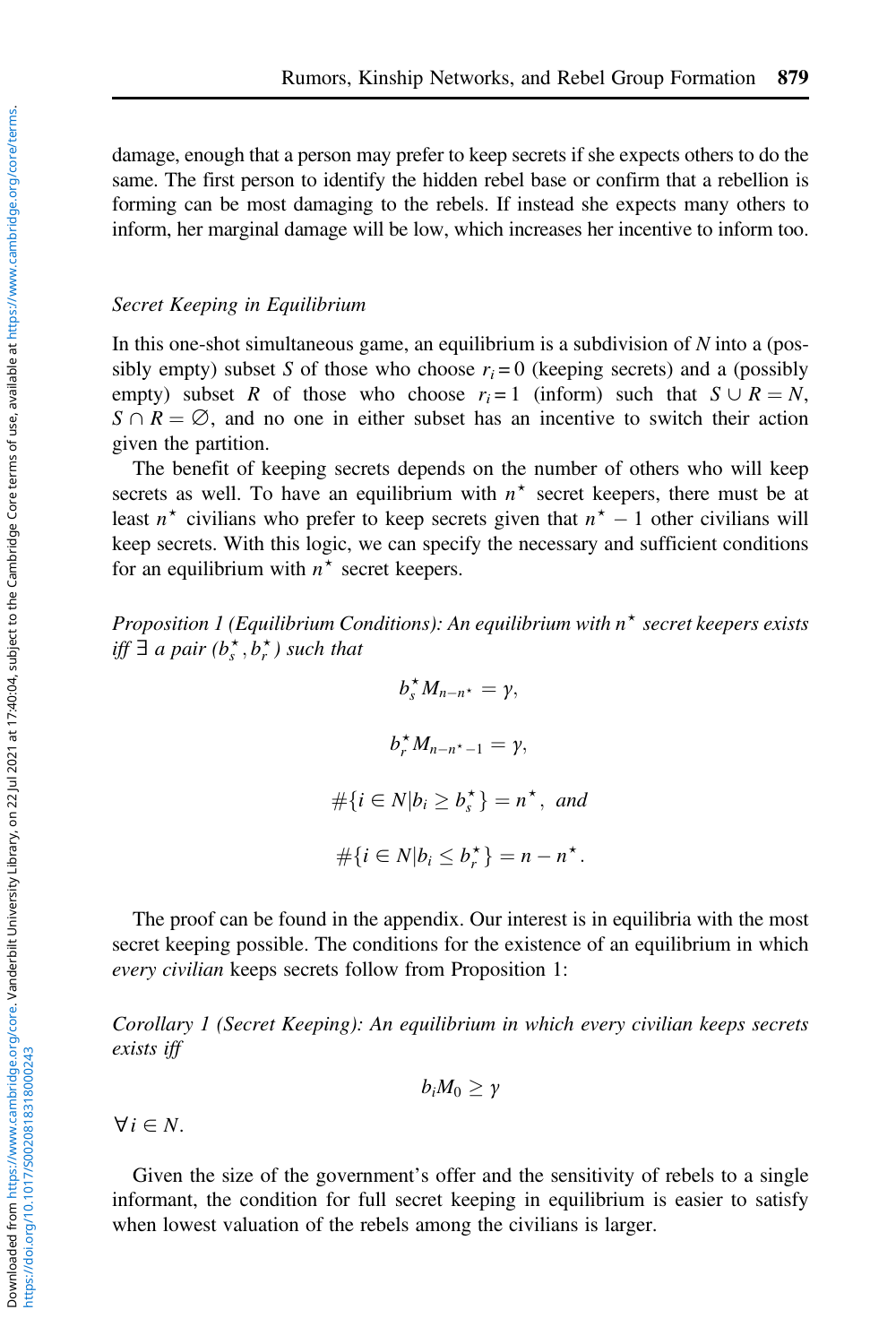For especially high values of B ( $b_i > \frac{\gamma}{M}$  $\frac{N}{M_{n-1}}$   $\forall i \in N$ ) civilians value the rebels so<br>egardless of what the  $n-1$  other civilians highly, they all prefer to keep secrets regardless of what the  $n - 1$  other civilians do. For lower values of  $B$  that satisfy the condition in Corollary 1, this equilibrium need not be unique. We focus on the equilibrium with the largest number of secret keepers. This "maximal secrecy equilibrium" is both Pareto Efficient and strictly preferred by each civilian to other equilibria: $28$ 

Lemma 1: When multiple equilibria exist, the equilibrium with the largest number of secret keepers yields the greatest total civilian welfare, and a civilian earns the greatest payoff in the equilibrium with the largest number of secret keepers compared to any other equilibrium.

#### Network Comparative Statics

Table 1 presents an overview of the comparative statics in terms of the ultimate probability of rebel success. The first four are straightforward, though highlight important takeaways. For example, rebels with a particularly compelling case or access to a seed who is particularly amenable to the rebels' message are more likely to be successful, and well-endowed governments who can make particularly large offers in exchange for information hurt the rebels' prospects, all else equal.

|  | TABLE 1. Overview of comparative statics |  |  |  |
|--|------------------------------------------|--|--|--|
|--|------------------------------------------|--|--|--|

| Parameter                                       | Impact on rebel success |
|-------------------------------------------------|-------------------------|
| Persuasiveness of rebels' initial message $(B)$ |                         |
| Error rate $(\varepsilon)$                      |                         |
| Government's offer $(y)$                        |                         |
| Marginal impact of one informant $(M0)$         |                         |
| Network fragmentation                           |                         |
| Network distance from seed                      |                         |

Here we explore the last two rows of Table 1, fragmentation and network distance, that relate rebel success to properties of the network. Networks that are separated into multiple components pose problems for rebels. Civilians in components outside the reach of the rebels' message inform the government since for these civilians,  $b_i = 0$ and  $\gamma > 0$ . Call a network's "fragmentation" the proportion of nodes outside of the largest component. We then have a straightforward relationship between fragmentation and full secret keeping in equilibrium.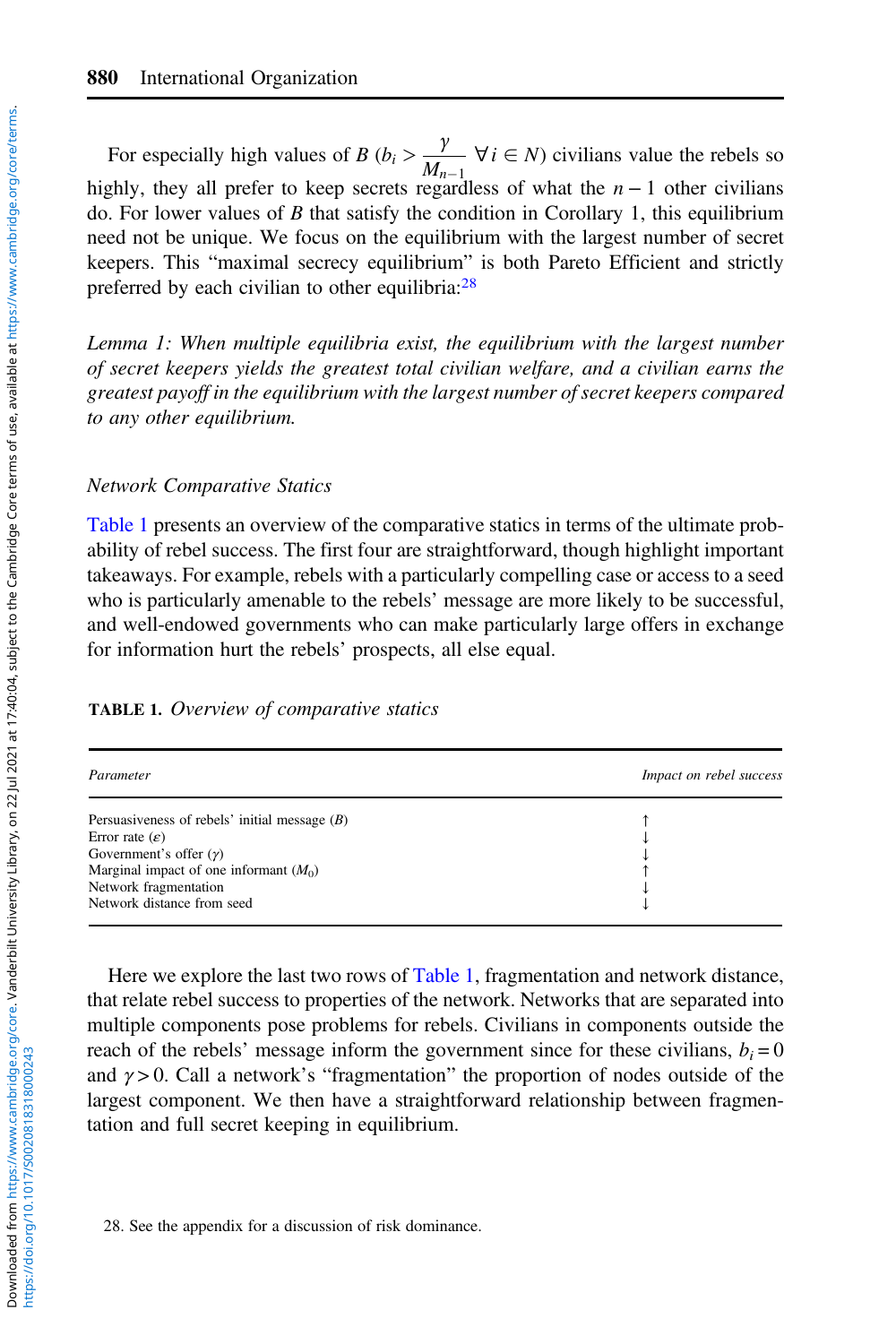# Proposition 2 (undermines full secret keeping): For a network g among a group of civilians N, if frag $(g) > 0$ , a full secret-keeping equilibrium does not exist.

As we show in the supporting information, the greater the fragmentation, the larger the minimum number of informants in the equilibrium with the most secret keeping. For illustration, Figure 1 shows three hypothetical networks among twenty civilians with increasing fragmentation. In the network on the far right, because of high fragmentation, any rumor that rebels seed would necessarily fail to reach at least 65 percent of the civilians. These civilians would have an incentive to inform on the rebels; whether others would too depends on a second property of networks, their path lengths.



 $(fragmentation = 0)$ (fragmentation  $= .4$ ) (fragmentation  $= .65$ )

FIGURE 1. Example networks with 20 civilians and different levels of fragmentation

Individual *i*'s incentive to keep secrets increases in  $b_i$ , and  $b_i = Be^{f(seed,i)}$ . Consequently, the fewer intermediaries between the rebels' seed and  $i$ , the greater incentive *i* has to keep secrets; the fewer intermediaries between the seed and everyone, the greater the incentive everyone has to keep secrets.

Assuming rebels choose the best possible seed from the network, $29$  full secret keeping depends on the following network property:

<sup>29.</sup> The appendix shows that if rebels are instead constrained in their choice of seed, rebel success still depends on a related measure of network distance.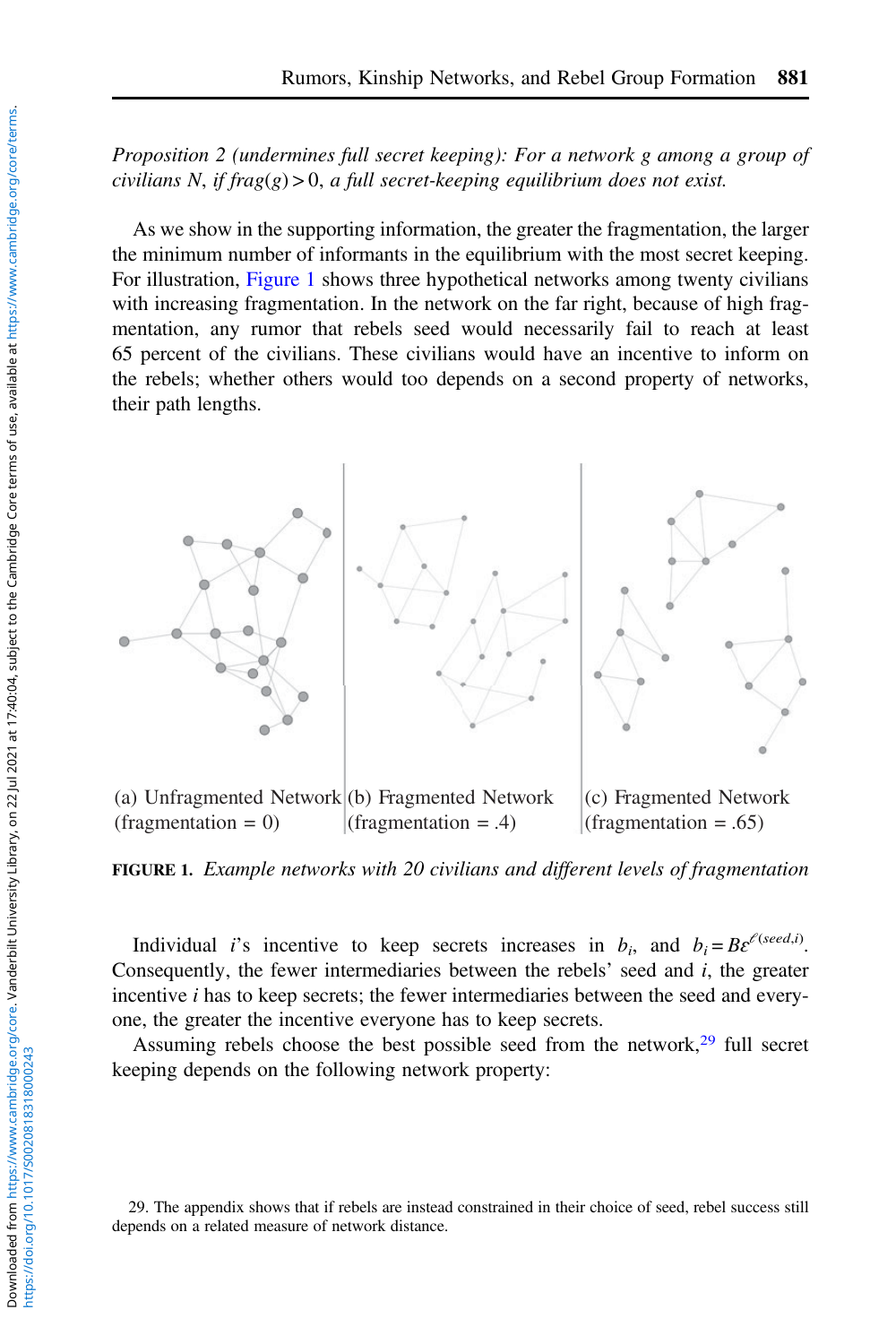Definition 1 (to saturation): The time to saturation of a network g is the length of the shortest path that a rumor originating with one node would need to traverse to reach any other node:

$$
TTS(g) = \min_i \{ \max_j \{ \ell(i,j) \} \}
$$

where  $\ell(i, j)$  is the length of the shortest path between nodes i and j.

Then we have:

Proposition 3 (TTS helps rebels): Given  $\gamma$ , B and  $\varepsilon$ , for connected networks (components) g and g', if  $TTS(g) < TTS(g')$ , then the condition for full secret keeping is easier to satisfy in g than in g′.

Figure 2 shows two example networks that both contain the same number of nodes and links, but one is characterized by substantially shorter distances than the other and hence is more favorable to rebel viability in equilibrium.



 $diam(g) = 5$ ,  $TTS(g) = 3$ ,  $APL(g) = 2.7 | diam(g) = 13$ ,  $TTS(g) = 7$ ,  $APL(g) = 5$ 

FIGURE 2. Example networks with same number of links (24) but different distances between nodes (reporting diameter, time to saturation, and average path length).

These results together imply that fragmented networks preclude full secret keeping, and that unfragmented networks with short paths are most favorable to rebel viability.

# Summary of Results

In areas with minimal penetration of central government institutions, if rebels can manage to convince a small number of trusted contacts of their potential value, areas with communication networks that are unfragmented and feature short paths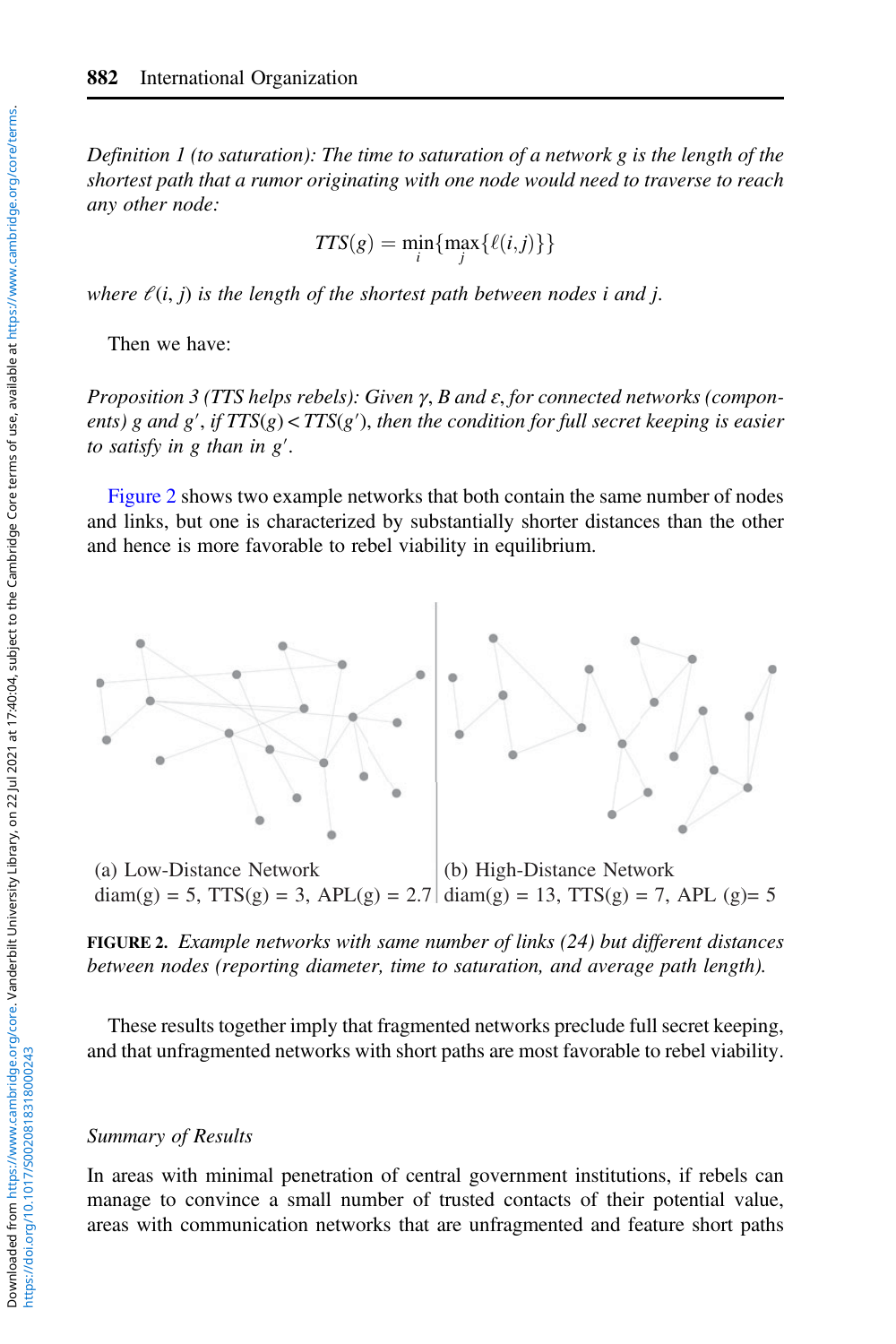are most favorable to rebel success. Civilians who hear the rebels' rumor in a favorable network are most persuaded by it and expect the rumor to reach and persuade many others, which increases the value of secret keeping for these civilians. In this sense, the rumors coordinate secret keeping, and do so best in unfragmented networks with short paths.

Unfavorable networks can undermine the good intentions of even strong rebel supporters, since even civilians who strongly favor the rebels may prefer to inform the government if they expect many others to do so as well. Likewise, favorable networks can incentivize civilians who do not genuinely support the rebels' cause to nonetheless keep the rebels' secrets if they believe enough others also plan to do so.

Such favorable networks are thus quite valuable for aspiring rebels—but potentially dangerous for civilians. Rebels with access to contacts they can convince to believe and transmit their message through their network have an advantage; once in, news spreads through the network and is deemed credible.<sup>30</sup> Rebels with such a contact could spread propaganda in support of the rebel cause, including perceptions of injustices or interpretations of the other side's motives—even if inaccurate or exaggerated—that later form the basis for widely held grievances. This also highlights the importance of villages that are outside the reach of the central government. If the government *also* had a trusted contact among the civilians, the government could spread competing rumors to dampen the rebels' support. In the absence of that—and recall that we argue this absence is the status quo in the highly weak state contexts to which this theory applies—if rebels can get their rumor into the network, then it will be uncontested and could spread widely and convincingly enough to thwart the government's later attempts to enter the village and extract information to undermine the rebels.

# Kinship Network Structures and Local Ethnic Demography

The results pertain to networks in which trusted communication occurs. The structure of these networks among civilians affects nearby aspiring rebels' success. Here we argue that our results about network structure map onto ethnic demography generally in Sub-Saharan Africa.

A key source of trusted communication in rural Africa is kinship networks. The formation of kinship networks in ethnically homogeneous and ethnically heterogeneous areas resulted in different kinship network structures in each, a difference which corresponds to our model results. Homogeneous areas in general developed kinship networks characterized by low fragmentation and low network distances.

30. A large literature documents the importance of networks in developing countries and their ability to transmit trusted news. Banerjee et al. [2013](#page-30-0); Fafchamps and Minten [1999;](#page-30-0) Larson and Lewis [2017](#page-31-0). An important area of future research is the potential for these networks to be manipulated.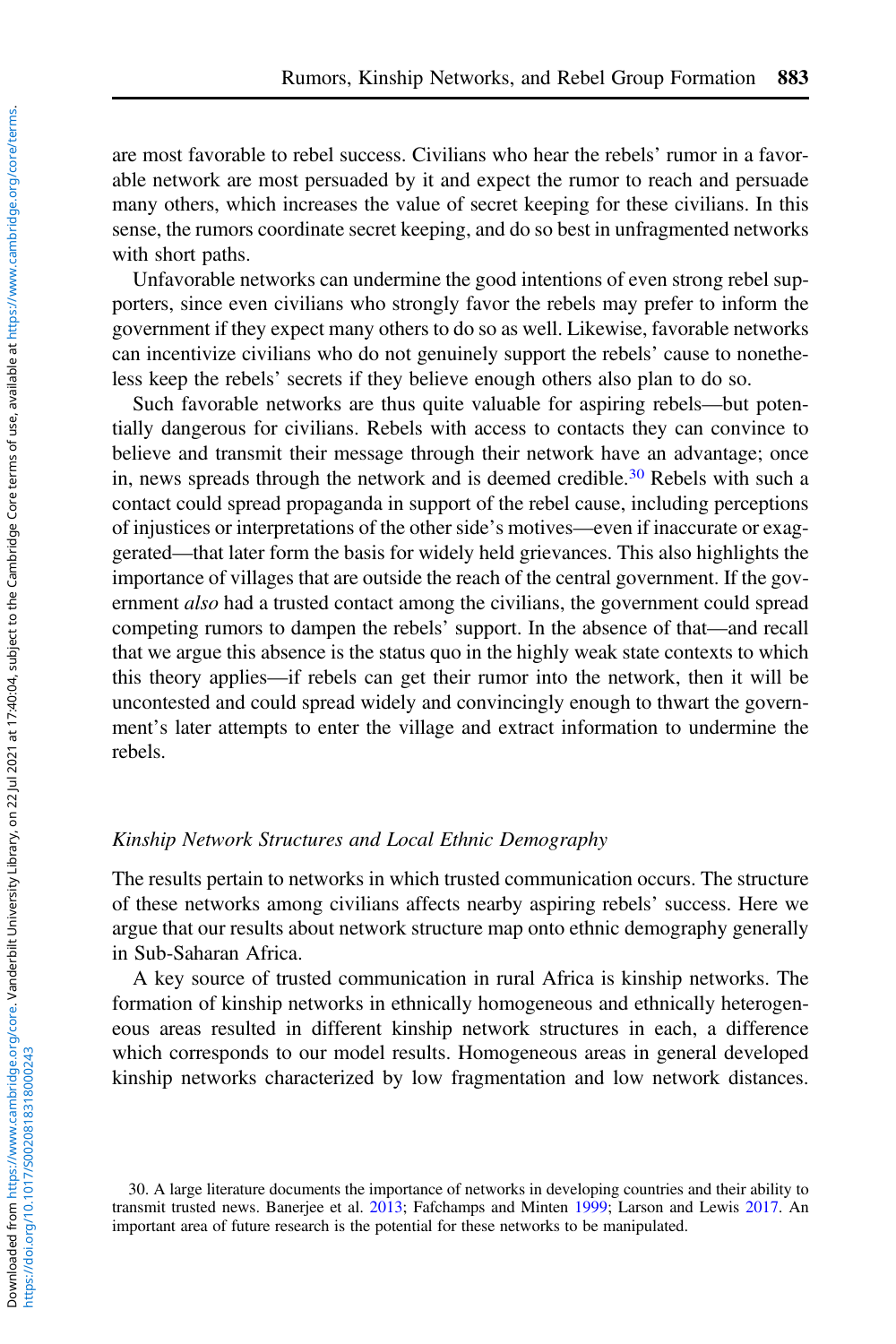This, combined with the model results, suggests that ethnic groups that launch in ethnically homogeneous areas are more likely to become viable than those that launch in heterogeneous areas.<sup>31</sup>

Ties between kin are especially salient in rural Africa and beyond, since they establish bonds of trust. $32$  Since kinship networks can facilitate the spread of trusted information,  $33$  the structure and geography of kinship networks matters for rebel viability; here and in the case studies that follow we sketch how variation in the structure of kinship networks maps onto variation in ethnic demography.

Ethnic groups in Sub-Saharan Africa and much of Asia are made up of an underlying web of kinship ties.<sup>34</sup> However, given the variety of kinship-based migration and familial practices that drive the emergence and spatial patterns of such ties, we argue it is likely that different kinship network structures underpin different patterns of ethnic demography. Specifically, we expect that ethnically homogeneous areas often have shorter path length and lower fragmentation than heterogeneous areas.

For example, consider how ethnically homogeneous areas tend to come about in kinship-based societies. While members of an extended family (known as clans, a subgroup of an ethnic group) tend to live in close proximity to one another, the common practice of exogamy—rules that necessitate that one marry outside one's own clan—typically lead to men seeking wives from areas outside their immediate home area. Exogamy thus generates kinship networks that span a rather large area<sup>35</sup> (perhaps dozens of kilometers).<sup>36</sup> However, pressure often exists to marry within one's ethnic group. Groups that value exogamy and also marrying within one's ethnic group thus have resulting networks with many interconnections among clans within a given ethnic group. Such patterns, over time, generate ethnically homogeneous areas—dispersed areas where most inhabitants are part of the same ethnic group, yet their marriage relations mean that they are tied in an overlapping manner to other kinsfolk. Ties overlapping in this way generate short paths through a network.

In contrast, some rural areas are quite diverse. They may be homogeneous at a highly local (e.g., village, or roughly two and a half square kilometers), but at a slightly lower level of resolution (e.g., county or district, tens of square kilometers wide), numerous, distinct ethnolinguistic groups are present.<sup>37</sup> Such local ethnic

31. For a discussion of endogenizing the choice of launch location, see the appendix.

32. Barr [2004;](#page-30-0) Robinson [2016](#page-31-0). Recent research demonstrates the salience of familial ties in conflict set-tings; for example, the findings of Seymour [2014](#page-32-0) suggest that kinship-based rivalries drove patterns of alignment in the Sudanese civil war, and according to McDoom [2013](#page-31-0), an individual's quantity of kinship ties to killers during the Rwandan genocide had by far the largest effect on his likelihood of participating in violence.

33. Larson and Lewis [2017](#page-31-0).

34. Horowitz [2000](#page-31-0), 57.

35. Evans-Pritchard [1940](#page-30-0), 225–28; [1951](#page-30-0), 46–48.

36. Kinship networks across marriage create important familial ties in rural contexts; see, for example, Middleton [1965](#page-31-0), 165.

37. For example, in Uganda, while most regions are named after the ethnic group that predominates there for example, Acholiland is named after the Acholi people—three distinct regions have non-people-specific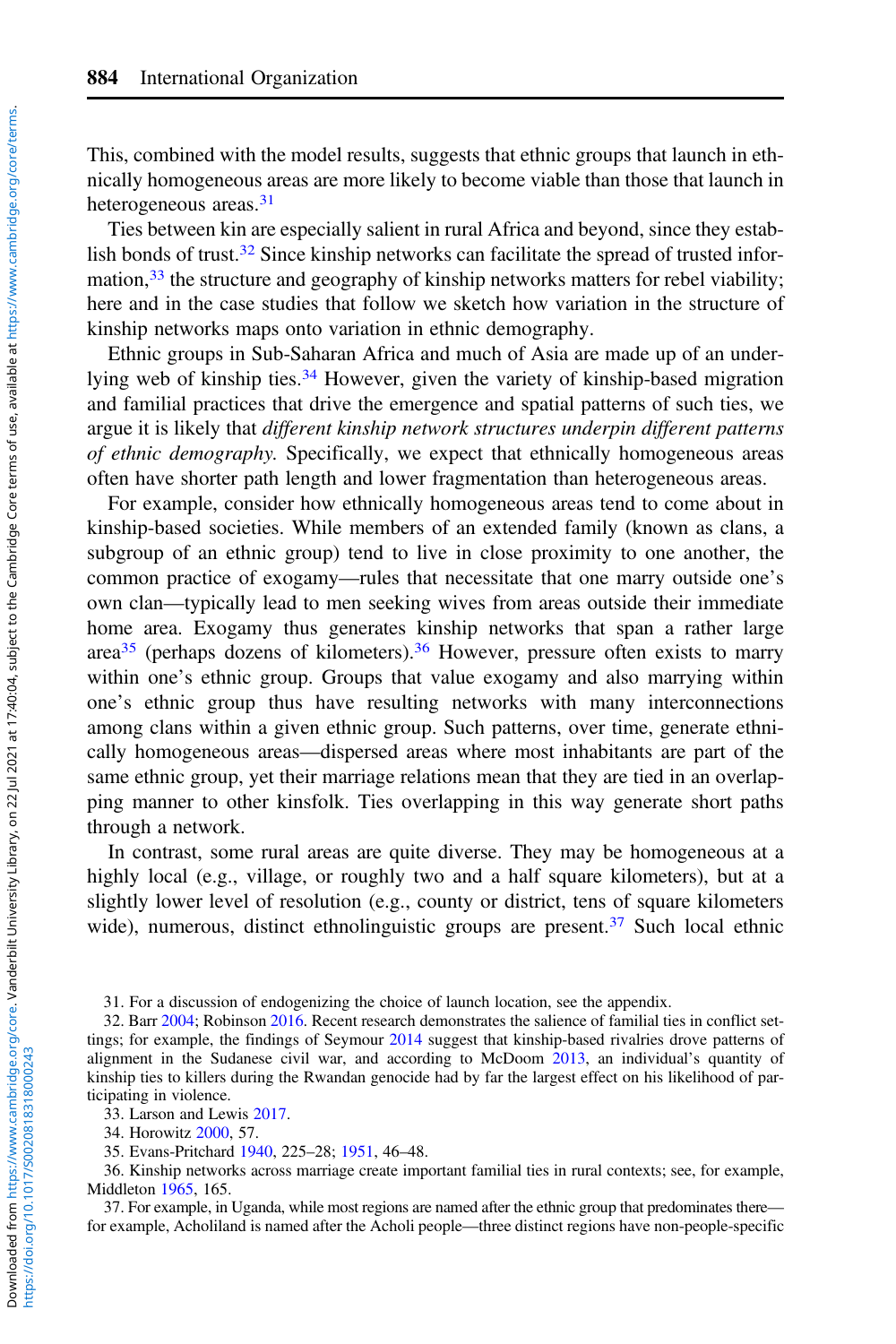diversity typically comes about as a result of processes that also generate fragmented kinship networks. This heterogeneity often exists along common migration routes or regions with diverse geography or land with rich soil.<sup>38</sup> Their diversity often comes about when several migrating ethnic groups pass through an area and some of their members decide to remain in that area. Assuming a preference to live among similar types or geographically specific skills, those that stay settle close to their co-ethnics in small clusters. In these areas, familial networks become more geographically concentrated and insular, and the kinship networks among the many ethnic groups in the region are fragmented—there are few familial ties that span the separate ethnic groups.

# Empirical Illustration and Assessment: Evidence from Uganda

To illustrate the causal mechanisms that arise from our theory, we present detailed information about rebel group formation from Uganda. First, to provide context, we briefly examine all cases of Ugandan rebel group formation since 1986. We then focus on a paired comparison of a rebel group that became viable with one that did not.

#### Rebellion in Uganda since 1986

In January 1986, Yoweri Museveni—still president of Uganda today—and his National Resistance Movement (NRM) seized the central government. In the subsequent years, the NRM faced numerous insurgencies. In its first two decades in power, sixteen distinct groups launched. Only four of these groups—LRA, UPA, HSM, and ADF—became viable. The others failed before challenging the government or making much of an imprint on Ugandan history. These groups shared several characteristics: their stated goal was to seize control of Uganda's central government; their leaders were Ugandan citizens; the vast majority of their fighters were Ugandan; they sought to build a base on Ugandan territory; and they did not benefit from high-value natural resource wealth. Furthermore, external sponsors provided little, if any, initial funding or weaponry to any of these rebel groups until they existed for at least two years and demonstrated a substantial fighting capacity. The command structures of each of these organizations was clearly distinct, and coordination between groups was rare. No two rebel groups operated in the same region of Uganda at the same time.

[Figure 3](#page-15-0) displays the county where each of the sixteen rebel groups initially launched in Uganda since 1986, measured by the location where they committed their first attack. Notably, there are few, if any, systematic relationships between the locations of these initial rebel group launches and factors that dominant theories associate with civil conflict onset, as indicated by county-level, cross-sectional

names. All three of these regions—West Nile in the northwest, Kigezi in the southwest, and Bukedi in the south east—are highly ethnically diverse, and also all lie on historical migration paths.

<sup>38.</sup> Michalopoulos [2012](#page-31-0).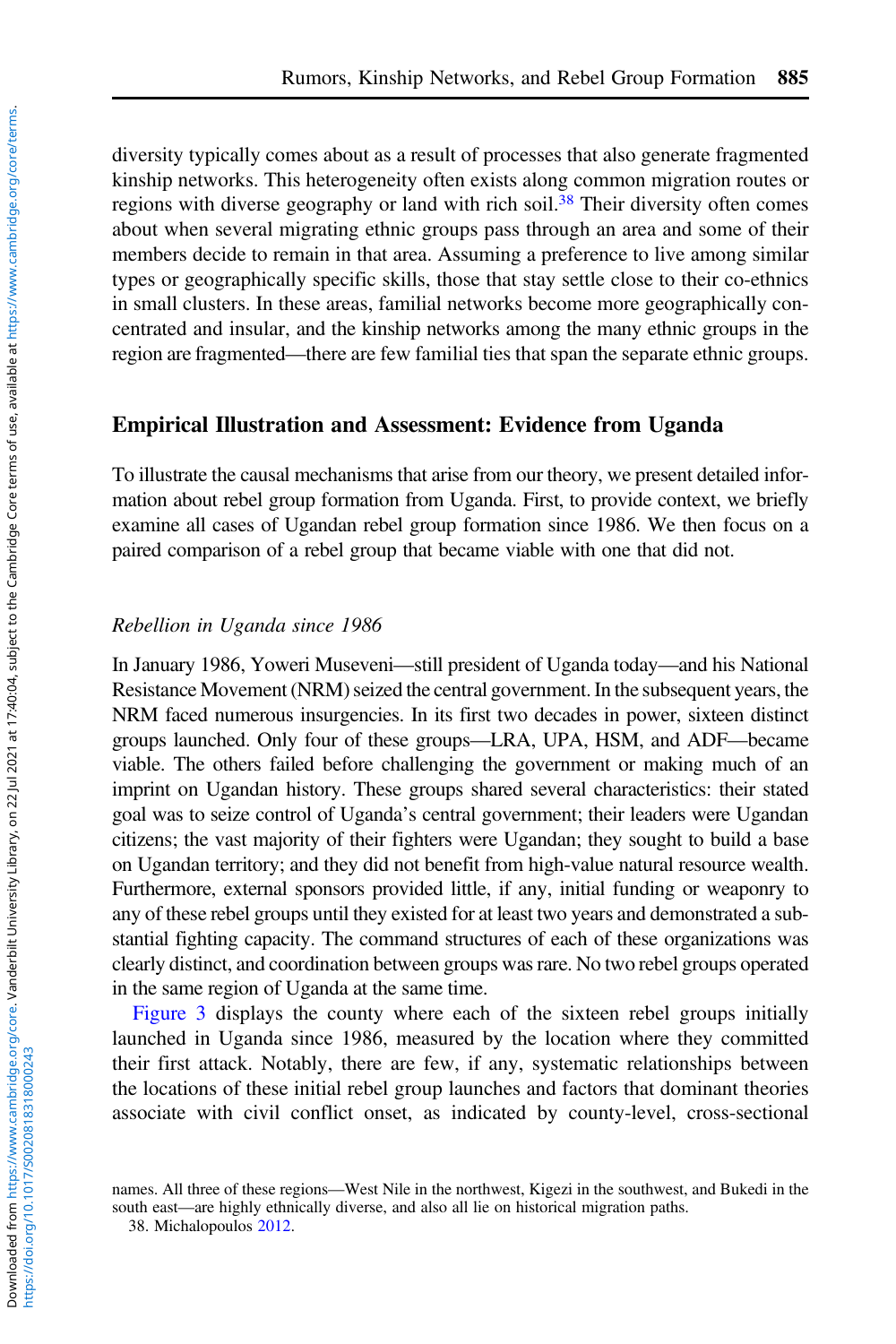<span id="page-15-0"></span>

Notes: Dots are located in the centroid of the county in which they committed a first act of violence. Source: Documents from the Ugandan Amnesty Commission, newspaper articles, numerous author interviews with former rebels, counterinsurgents, local leaders and civilians (2009–2010).

FIGURE 3. Rebel groups launched in Uganda, 1986–2006.

ordinary least squares (OLS) and logistic regression analyses ( $n = 163$ ). Recall that by "launch," we refer to the very initial stages of a group building an organization and committing at least one act of violence; in contrast, most conflict onset analyses measure the dependent variable with a threshold of at least twenty-five recorded battle-related deaths. Our models use covariates drawn from the conflict-onset literature, including measures of terrain that favors rebellion, $39$  ethnic exclusion from the

39. Fearon and Laitin [2003.](#page-30-0)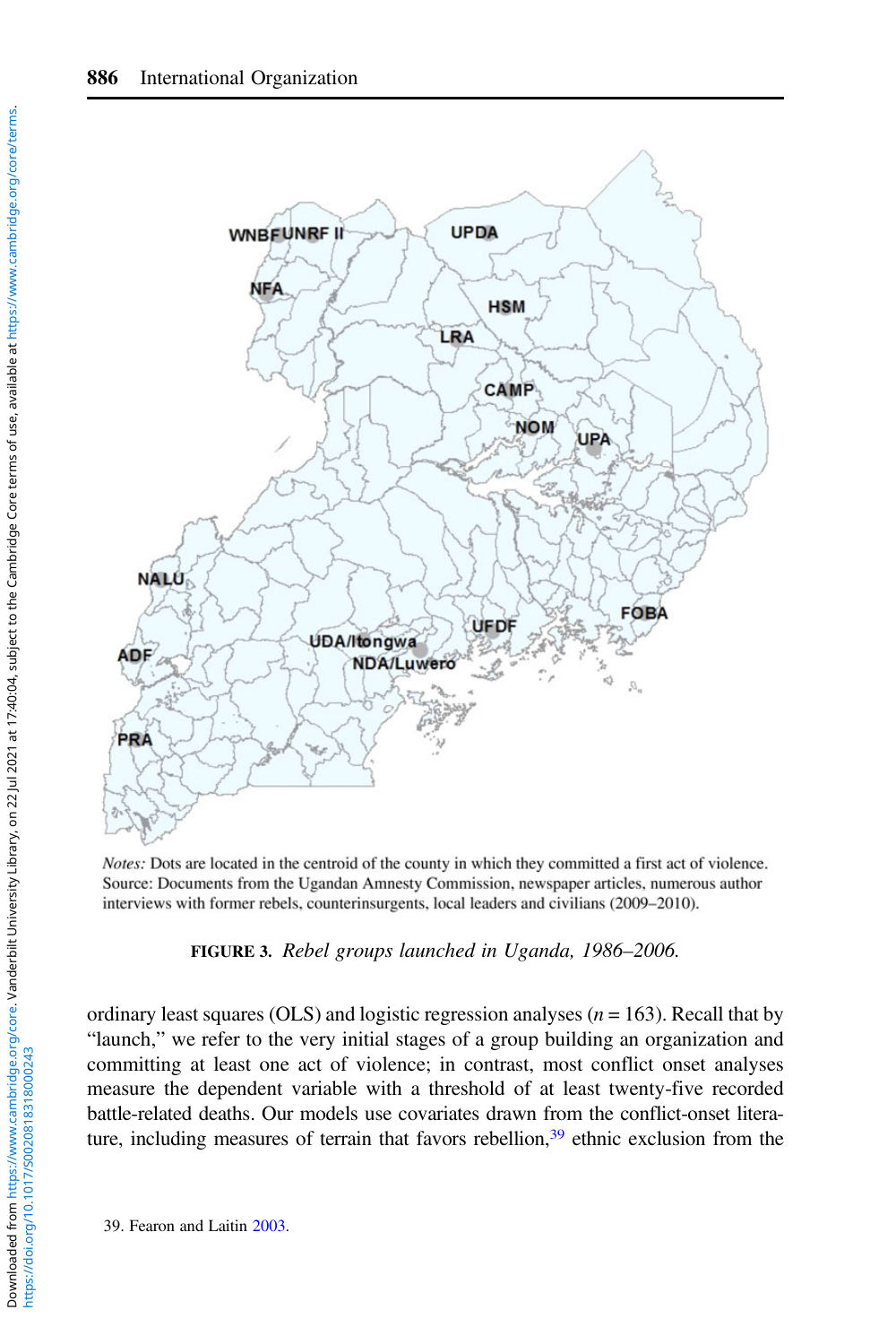central government,<sup>40</sup> local ethnic homogeneity,<sup>41</sup> state capacity,<sup>42</sup> local poverty and literacy levels, and others.<sup>43</sup> We discuss these analyses further in the appendix. Importantly for the discussion, these (non-) findings suggest that it is unlikely that factors that determined whether or how groups launched in the first place subsequently influence the later stages after groups initiated violence and sought to become viable.

Turning to the question of why only four of these sixteen already-launched groups became viable, as proof of concept and consistent with the theoretical discussion, those that launched in homogeneous areas were more likely to become viable than those that emerged in heterogeneous areas. Those that failed to become viable had launched in areas with an average Ethno-Linguistic Fractionalization (ELF) score of .47, while those that succeeded had launched in areas with an average ELF score of .20. These values are based on 1991 Ugandan census data. This difference is statistically significant ( $p$ -value of one-tailed test is 0.03), and holds when using alternative measures of local ethnic demography, such as the percentage of the total local population held by the largest ethnic group. The positive correlation between local ethnic homogeneity and rebel viability also persists when examined via trivariate regression models, with each model holding constant one of the variables drawn from the conflict onset literature used for the analysis of rebel launch we described earlier—terrain, ethnic exclusion, and so on.<sup>44</sup> We detail these analyses in the appendix. In sum, while people attempted to form rebel groups in both homogeneous and heterogeneous areas of Uganda, only those that formed in homogeneous areas were able to become viable.

This raises a question of selection: why do rebel groups not all attempt to launch in ethnically homogeneous areas if these are where they could most likely become viable? Even if rebels knew the ethnic demography of a region well enough to select on it, many constraints limit the practical choice of location. For example, according to our theory, one key constraint is the location of trusted contacts. If rebels have hope to win over neighboring communities and have their secrets kept, they must have a solid trusted contact in that community. In practice the option set may be small. Thorough knowledge of the local social and geographic terrain is crucial to aspiring rebels, limiting the option set further. Fourteen out of the sixteen Ugandan groups formed in the home region of one of the primary rebel

43. A possible exception to this lack of a relationship is literacy rates and whether the rebels launch on an international border. We thus "control for" these factors in the paired comparison.

44. ELF measures the probability that two randomly selected people from an area will be from different ethno-linguistic groups. ELF and another measure of local ethnic homogeneity—percentage of the total local population making up the largest ethnic group—remain significant at least at the 15 percent level in all models, using both linear probability and logit models. We add only one covariate (beyond ethnic demography) in each model because of the major degree of freedom problems posed by regression analyses with an  $n$  of 16. While naturally these analyses are problematic because of this issue, they provide some reassurance that the correlation may not be spurious.

<sup>40.</sup> Cederman, Wimmer, and Min [2010](#page-30-0).

<sup>41.</sup> Weidmann [2009](#page-32-0).

<sup>42.</sup> Herbst [2000.](#page-31-0)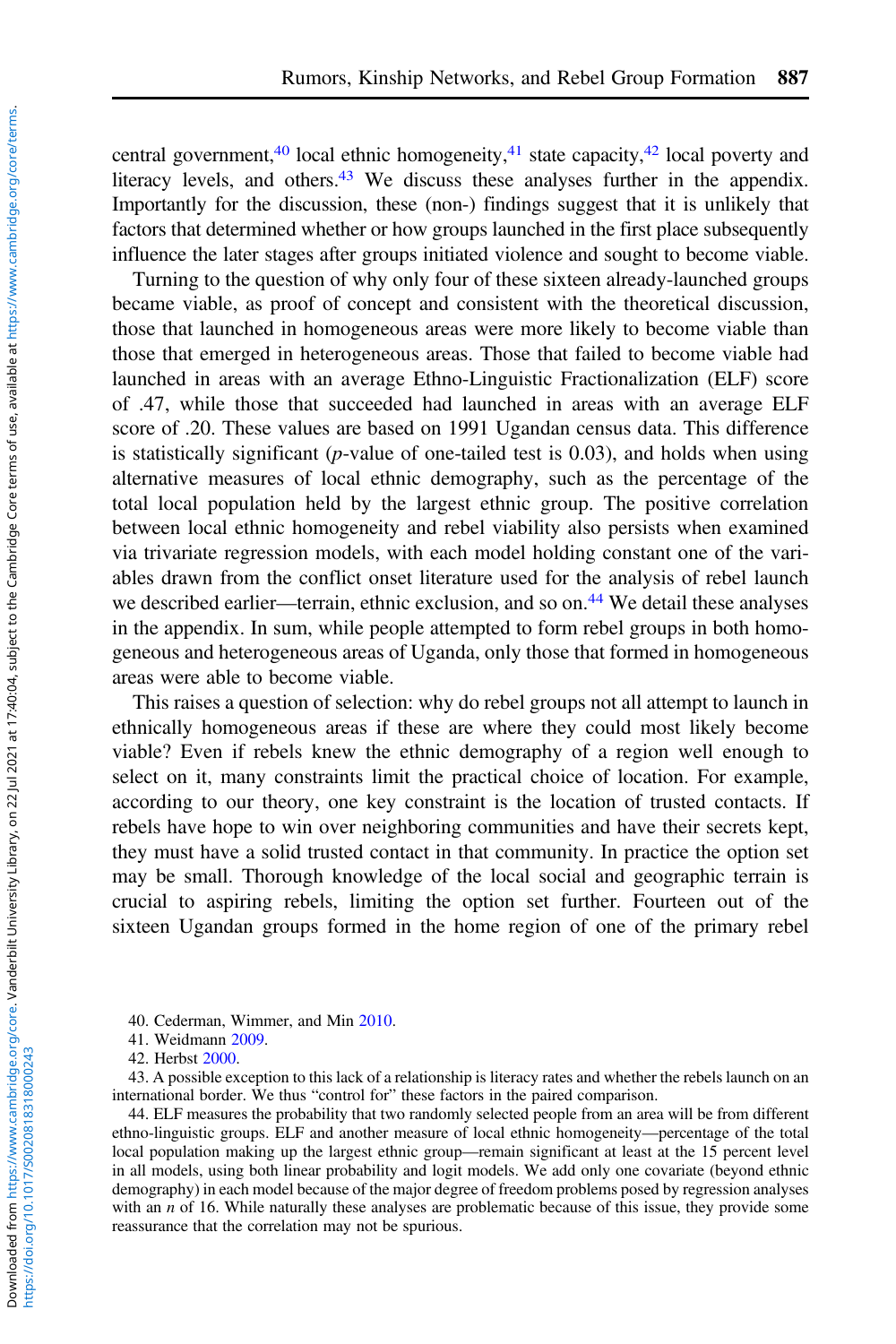leaders. We consider the issue of site selection further in the appendix. Now we turn to a more in-depth investigation of the mechanisms underlying this observed relationship between ethnicity and rebel success.

#### Paired Comparison of Two Rebel Groups

We compare the initial stages of rebellion for two rebel groups that launched in Uganda in the same year but in two distinct areas of eastern Uganda: the Uganda People's Army (UPA), which formed in an area called Teso and became viable, and a group typically known as Fight Obote Back Again (FOBA), which formed in an area called Bukedi and did not become viable.45 The UPA launched in early 1987 and surpassed our threshold for viability in late 1987, when it had several hundred fighters on at least two bases on Ugandan soil, which operated without significant challenge from the government for approximately six months. Later, at its height in 1989 and 1990, the UPA recruited well over a thousand men, organized into eight brigades covering different portions of the Teso region in Uganda, an area of approximately 4,300 square kilometers. Fighting between UPA and the government forces became intense, presenting a fierce challenge to the Ugandan government and leading to over a thousand battle-related deaths<sup>46</sup> while displacing about 13,000 from their homes.47 The rebellion eventually unraveled and ended with a peace agreement in 1992.

In contrast to the viable threat that UPA became to the Ugandan government, FOBA —despite aiming to overthrow the government and killing several local government officials—was never was able to defend a base on Ugandan territory for more than a few weeks. Their sole, sustained base was located in Kenya, about five kilometers over the border from Uganda. They tried repeatedly to build a base in Uganda but were repeatedly "flushed out" by the army as a result of information leaks about their presence. Despite numerous attempts, the FOBA had few successes against Ugandan military targets. Instead, they targeted local government officials in the night and absconded to their base in western Kenya by dawn. While accounts vary widely, at its height, FOBA likely reached between 300 and 500 fighters. A key leader was captured and jailed by the NRA in September 1988. By the early 1990s, FOBA had disbanded. Few Ugandans outside of the region where it formed remember FOBA today.

Controlled Comparison Design and Fieldwork Processes. The analysis employs a straightforward application of the comparative method. The UPA and FOBA cases vary in the factor we seek to understand the influence of: the extent of ethnic

https://doi.org/10.1017/S0020818318000243

<sup>45.</sup> Journalists have referred to other Ugandan rebel groups as also having the name FOBA; in the initial phase of formation, rebel groups often did not have a single, established name. Here, we refer to only the armed group that formed in Bukedi in 1987.

<sup>46.</sup> Melander, Pettersson, and Themnér [2016](#page-31-0).

<sup>47.</sup> "Uganda Offers Rebels Some Carrots—And Lots of Stick" Africa Analysis, 31 March 1989.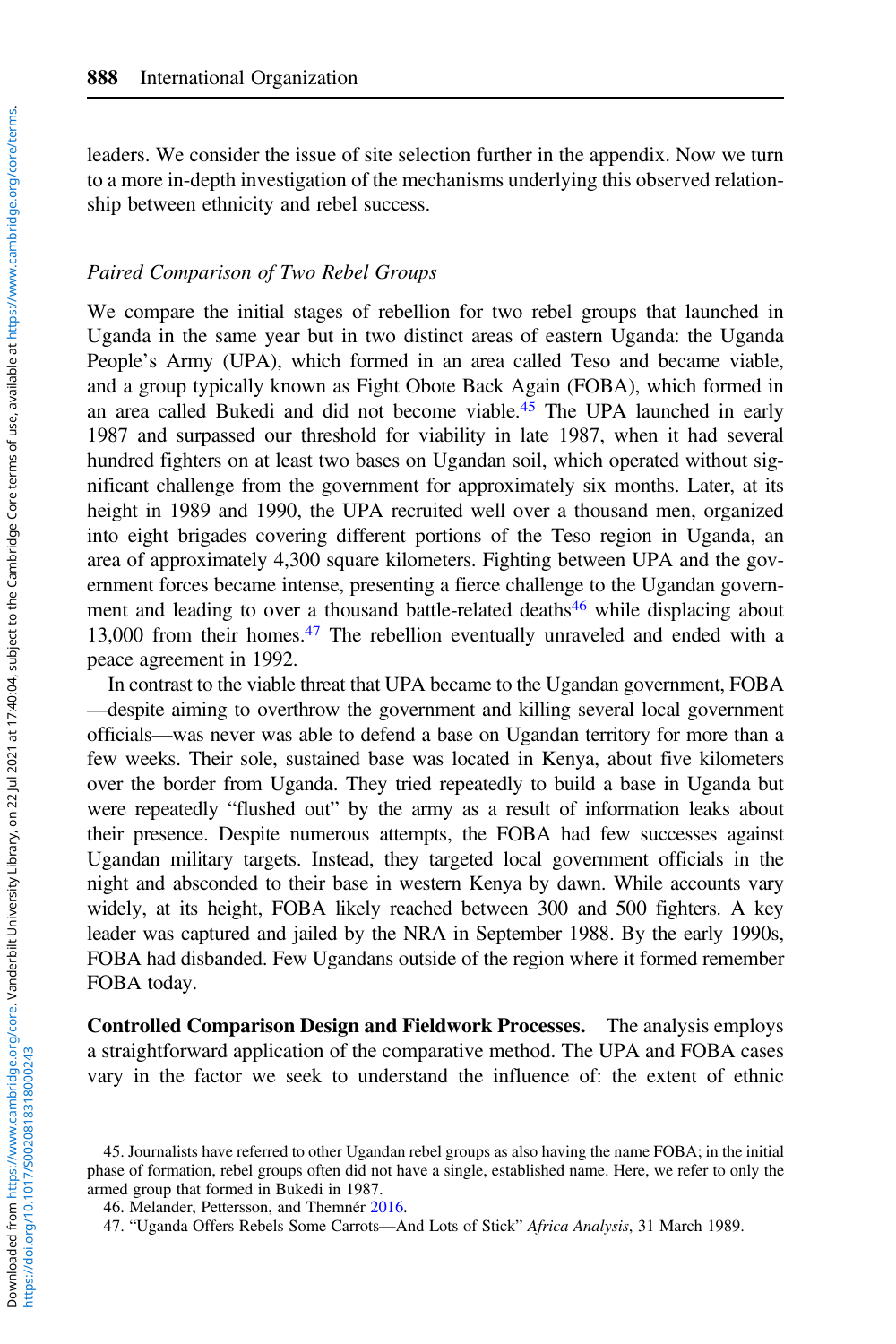homogeneity in the local civilian population—which corresponds to differences in kinship network structure. We aimed to match cases as closely as possible on multiple other factors that could plausibly influence the outcome of interest, rebel viability. We take this approach because of its suitability to investigating complex causal mechanisms, and because of the limited information available on rebel groups that fail early. For example, only one of these sixteen Ugandan groups appears in the Correlates of War data set,<sup>48</sup> and just seven appear in the more fine grained UCDP/PRIO data set.<sup>49</sup> Extensive fieldwork was necessary to uncover details about each rebel group's start and the structure of local networks among which they emerged.

The factors "held constant" are drawn from the conflict-onset literature, similar to the quantitative analyses discussed earlier. Because these rebel groups both formed in 1987, the national political context of each is the same. Both regions of eastern Uganda had similarly limited experiences with the new government that had taken over the prior year. Neither Teso nor Bukedi was tied by political history or identity to the new ruling NRM party—but on the eve of the rebellion, they had no apparent reason to resent it either. The violence of the Bush War, which had brought the NRM to power, had not reached Teso or Bukedi and the war's protagonists had not been from eastern Uganda. The state was largely absent in both areas since local government institutions from the prior government had been dismantled and new structures were only just beginning to be formed; the state was similarly quite weak in both locations at the dawn of these rebellions. Initial rebel leaders from both groups had some prior military experience, but neither had experience in launching a rebellion, nor did they start with substantial material endowments or external support. Local government and military officials who were knowledgeable about both rebel groups did not report a difference in the quality of each group's leaders. Additionally, the areas where each rebel group formed had similar (or varied in the reverse direction anticipated by theory) types of terrain that could benefit insurgents (mountains or thickly forested areas), levels of development, and distance from international borders. Further discussion and data appear in the appendix.

Most of the evidence presented for the paired comparison is drawn from over 200 interviews one of the authors personally conducted for a larger project throughout Uganda between 2007 and  $2011$ .<sup>50</sup> In Bukedi (Busia and Tororo districts as of 2009) and Teso (Soroti, Amuria, and Kumi districts as of 2009), there were fiftythree interviews with former rebels and government officials—military, intelligence, and civilian officials—who had operated in those districts in the late 1980s; in-depth interviews with over sixty civilians who lived in the villages near to initial UPA or FOBA bases; and four civilian focus groups (two in each region). The primary

<sup>48.</sup> Sarkees and Wayman [2010](#page-31-0).

<sup>49.</sup> Gleditsch et al. [2002.](#page-31-0)

<sup>50.</sup> This research was conducted under IRB Protocol F16950-104 and with the approval of Uganda's National Council for Science and Technology.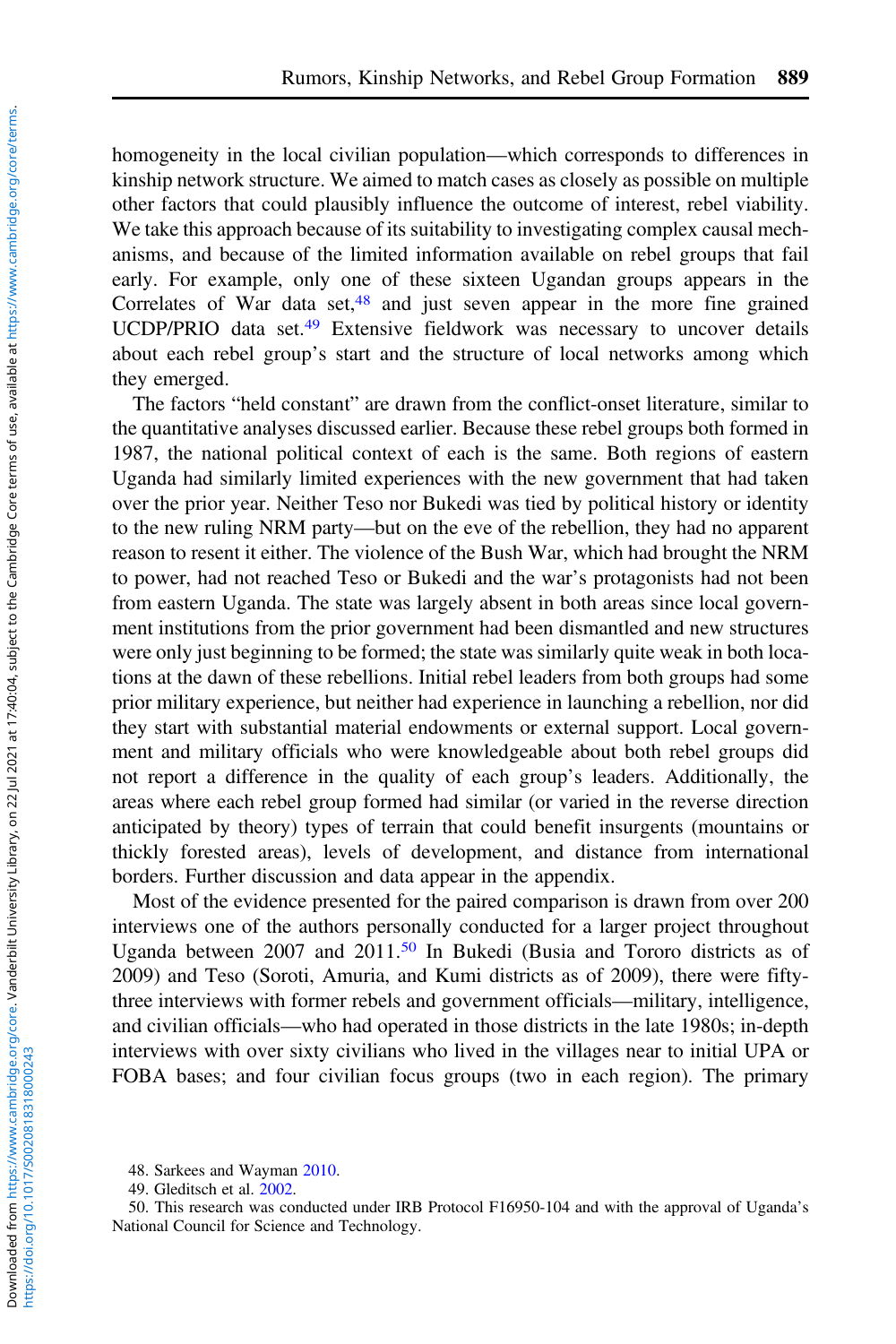goals of this fieldwork were to create an accurate sketch of sequences of events when these groups initially formed, and in particular to retrace the impressions and experiences of key actors—the small, inner core of initial rebels, the government officials who responded to them, and the civilians who lived nearby. Since few events had been previously documented about the formative phases of these rebel groups, creating this sketch of events and experiences entailed gathering numerous accounts from each of type of actor, as well as other informed observers such as local journalists who had been present in the communities where and when rebels formed. All interviews were conducted in private and in English, except for interviews and focus groups with villagers, which required the assistance of a local translator. Translators were always from the ethnolinguistic group of the interviewees, but were not residents of the villages where interviews or focus groups were conducted.

Because these events occurred over twenty years prior to the fieldwork and because of their often clandestine nature, a central challenge was to identify individuals who were sufficiently knowledgeable about them. This challenge drove decisions about how to identify interviewees: rebel and government (including military and intelligence) interviewees were recruited based on their knowledge and position held during key events. An amnesty law and Uganda's relatively open political climate, at least with respect to these past events, allowed former rebels to speak relatively freely. Additionally, all interviewees were guaranteed confidentiality to ensure their protection and to avoid potential biases such as those driven by social desirability or (in the case of former rebel or government leaders) the hope of shaping one's legacy.

For civilian interviews and focus groups, local guides—who were typically village-level local government representatives—helped to identify civilians to recruit. Doing so was necessary because of the need to identify those who had lived in the area for at least twenty years and were sufficiently old and healthy to recall events that occurred over twenty years prior. The guides were instructed to identify men and women who represented a mix of perspectives, ages, and occupations. The interviewer (not the guides) chose the villages for the interviews each day; interviews were not scheduled in advance, and the guides did not attend the interviews. Neither the author nor the translator detected any sign that interviewees knew in advance of our arrival that a researcher would be approaching them.

Recall issues precluded capturing details such as precise dates of most events. However, asking multiple people about sequences of events—especially obtaining rebel, government, and civilian perspectives on the same events—usually produced consistent responses and thus a fairly clear sketch of events. To supplement this information, we reviewed a complete set of Ugandan newspaper articles on armed groups from 1986 to 2002.

Kinship Network Formation in Ethnically Homogeneous Area Generated Short Paths and Low Fragmentation. The region where the UPA formed, Teso, has long been one of Uganda's most homogeneous areas. Based on 1991 census data,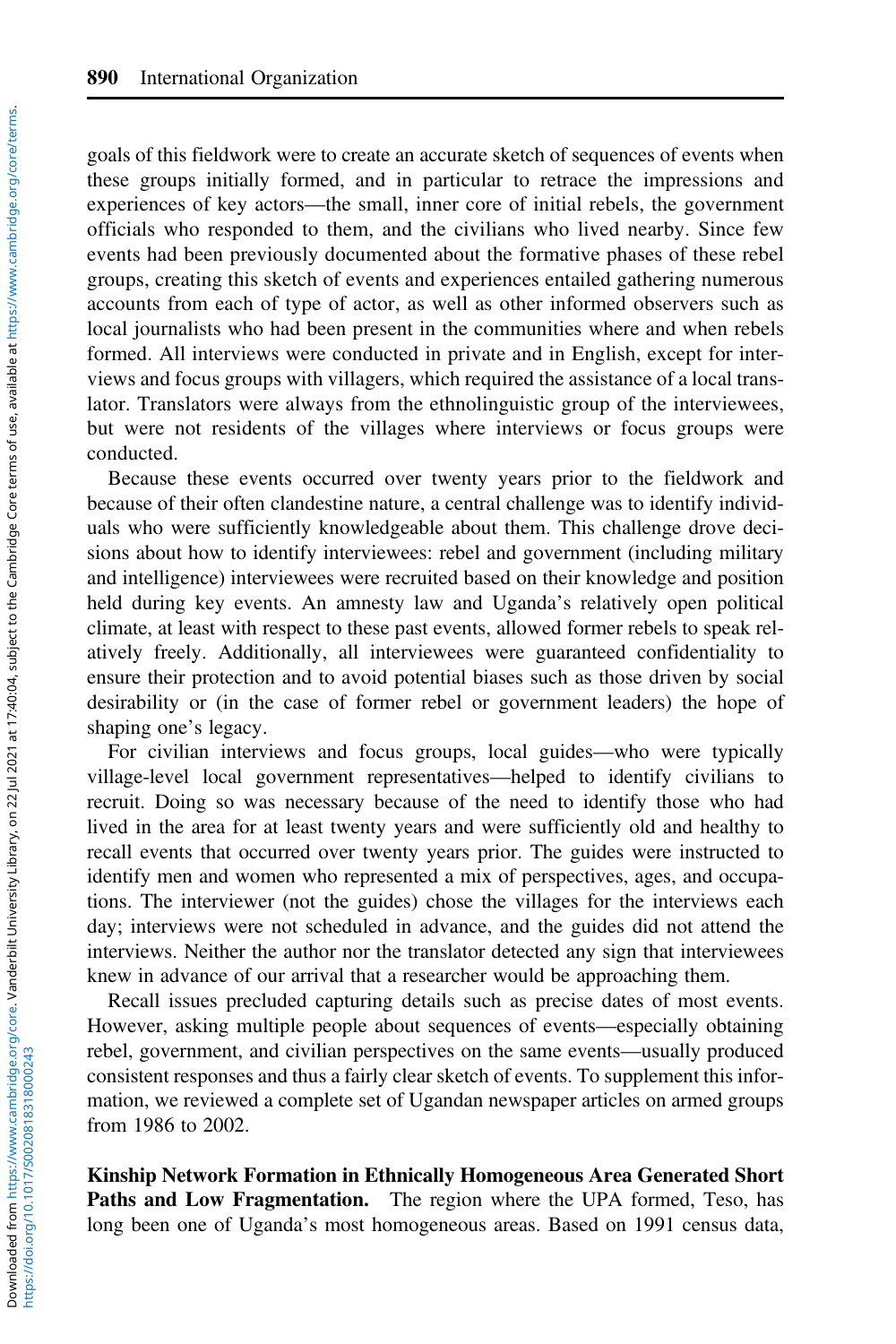the Iteso tribe made up about 85 percent of the Teso region; according to the 1948 census this figure was then 91 percent. In 1964, Fred G. Burke observed that Teso "is one of the most homogeneous districts in Uganda" and noted the presence of a "diffuse" political system there.<sup>51</sup> The Iteso are today the fifth largest ethnic group in Uganda.

The history of how Teso became so homogeneous reveals the dispersed, unfragmented nature of kinship networks in Teso, particularly of the primary tribal subgroup there: clans (or *atekerin* in the local language). Clans in Iteso culture represent lineages or proximate lines of ancestry. Members of each clan gather regularly for meetings and rituals.

When the nomadic, pastoralist Iteso people first reached the area now known as Teso, it was largely uninhabited, and so new settlements were rather dispersed. As Burke explains, "As plenty of land was available and no outside threat existed, the initial [land] holdings were large and scattered."<sup>52</sup> Upon reaching this land, the Iteso gradually became accustomed to settled agriculture. At first, the Iteso lived in clusters of clans in areas called etem, but mobility and voluntary migration within Teso has since been common for several reasons.<sup>53</sup> In part, the plentiful land in Teso made this possible; the pastoralist heritage of the Iteso also likely predisposes them to mobility; and finally, the custom of primogeniture—the first-born male inheriting the family's entire wealth—means that excluded siblings often migrated to new land to seek wealth. Polygamy is permitted and relatively common, clans are patrilineal and exogamous, and wives become part of, and go to live with, the husband's clan. However, strong ties remain between the wife and her original clan; she will continue to visit them regularly, and her children will often also come to see the mother's clan as family.<sup>54</sup> These patterns have generated a patchwork of overlapping, extended family ties that compose the Iteso tribe, which has "a wide geographical distribution as well as a marked geographical concentration in any area."<sup>55</sup> Over time, as people continually migrated within Teso and married outside of their clan, familial ties took a dispersed and overlapping form; numerous members of one clan would have many clan members in other areas of Teso, and be related by marriage to numerous members of other clans.

In contrast, Bukedi is located south of Teso on a well-worn migration path between eastern Uganda and western Kenya that is bounded by Mount Elgon to the north and Lake Victoria to the south. As a result, Bukedi has long served as a place of confluence, where Nilotics migrating south from Sudan to Western Kenya mixed with Bantus migrating eastwards from western and central Africa. Besides traveling through Bukedi, the only other route from Uganda eastwards to Kenya (other than going all

<sup>51.</sup> Burke [1964](#page-30-0), 127, 164.

<sup>52.</sup> Ibid., 128

<sup>53.</sup> Uchendu and Anthony [2009](#page-32-0), 16, 19, 23.

<sup>54.</sup> As one anthropologist explains, this "web of marriage ties" has long linked clans in Teso, with important implications for social and political relations there. Webster et al., [1973,](#page-32-0) 94–95.

<sup>55.</sup> Uchendu and Anthony [2009](#page-32-0), 19.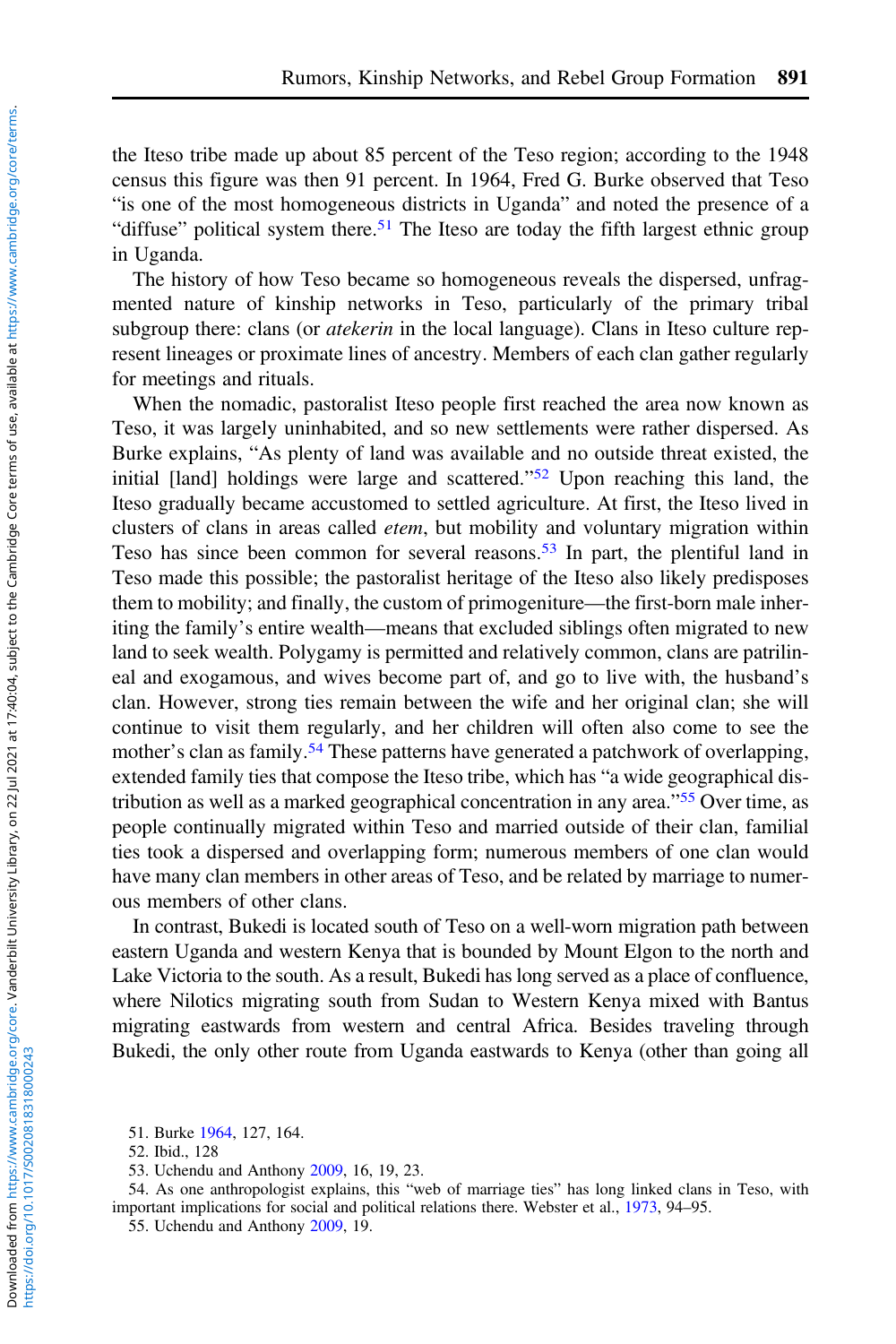the way around massive Lake Victoria via Tanzania), is travel around the northern side of Mount Elgon. But doing so would mean traveling through Karamoja, the area of Uganda with the harshest dry, flat terrain, and that is populated by the feared Karamojong tribe. Likely because of Bukedi's temperate climate, its relatively fertile land, and its proximity to the abundant water source of Lake Victoria, numerous groups on transit migration through this area opted to stay. Samwiri Karugire explains:

Lying on one of the major corridors of migration, [Bukedi] was to receive a heterogeneous collection of ethnic groupings and its population still reflects this … The result of this criss-crossing was that Bukedi had among its population Bantu ethnic groups (the Banyore, Bagwere, Bagwe and Samia), Nilotic Padhola, Nilo-Hamitic Iteso, and the Bankenyi. This diversity of ethnic groups in an area so small reflects the different migrations at different periods of peoples whose paths crossed here.<sup>56</sup>

Similarly, Burke contrasts Teso's homogeneity in 1964 with Bukedi's "bewildering variety of traditional organization, reflecting the cultures of the many tribes inhabiting the area."<sup>57</sup> Today, in contrast to a single dominant language and about three different dialects of Teso, Bukedi has roughly ten dialects of three distinct ethno-linguistic groups. He explains that, as a result, people there live in smaller, more culturally insular communities and, "with authority and solidarity clustering at levels lower than the district."<sup>58</sup>

While the distance between the two primary areas of Bukedi where FOBA launched—Mella and Busitema subcounties—is only about fifty kilometers, the area around Mella town is quite homogeneously Iteso, while the area around Busitema town is largely Basamia, with a sizeable Bagwe minority. There are also areas dominated by the Japhadola tribe nearby, particularly in neighboring Osukuru and Iyolwa subcounties. While the Basamia and the Bagwe speak similar languages, and intermarriage between them is relatively common, their Bantubased language and culture is quite different from that of the Nilotic-based Iteso language, and both of those languages are quite different from the Luo-based Japhadola language. Intermarriage between these groups is quite rare, and so there is very little overlap in any of the kinship groups that exist within the ethno-linguistic clusters in Bukedi. In sum, the kinship network structure of this area is quite fragmented.

Rumor Dissemination and Expectations about Nascent Rebels. Villagers rely on kinship networks for transactions and news, particularly in contexts that require trust—such as periods of political and security upheaval. In 1986, before either of

56. Karugire [1980,](#page-31-0) 9. 57. Burke [1964](#page-30-0), 224.

58. Ibid., 222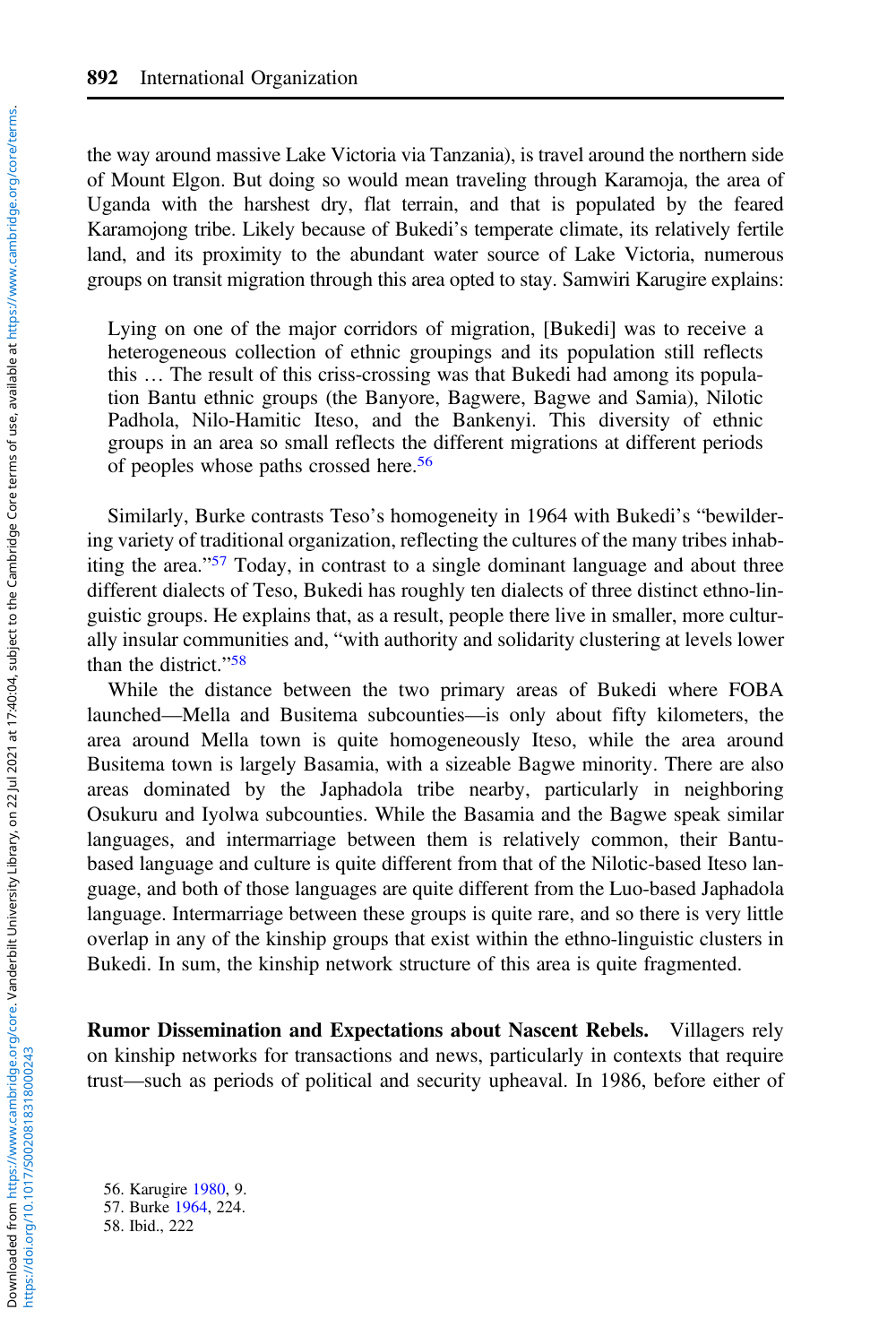these rebellions began, the turnover in Uganda's central government had brought about a great deal of uncertainty throughout Teso and Bukedi. "There was a collapse of authority in Teso," one local leader who had served as UPA intelligence said of the period just prior to the UPA's formation. Similarly, the turnover of Uganda's government in early 1986 and the formation of a rebel group in early 1987 brought about a similar environment of uncertainty in Bukedi. As one local leader explained: "There was confusion in the east beginning in 1985." Another local leader said of Bukedi, "It was a state of fear and uncertainty."

As soon as the UPA's initial attacks began in February 1987, rebel leaders sought to shape civilians' perceptions of them, and news about the group spread rapidly among civilians throughout the region. One former rebel leader explained that word about the UPA initially spread, "mov[ing] like wild fire in the bush," while another commented, "The news [of the new rebellion] went like a flame across Teso." An indication of the speed and ease of rumor flow in such contexts is that twenty-eight out of thirty-four (over 80%) of civilians interviewed in the villages adjacent to the initial UPA base said that they heard about the existence of the rebel group for the first time through being told by another person in their village, before directly observing rebel activity, a meeting, or news media. Rumor spread faster than people could even come to learn information about the rebels through other means. These rumors shaped civilians' impressions of the rebels. Several rebel leaders emphasized the critical importance of shaping civilian perceptions about their strength during this critical period, while conceding that the fledgling group was, at that point, small and poorly armed.

Interviews and focus groups with civilians in villages where the UPA formed indicate that soon after learning about the rebels' existence, they believed that the rebels were strong and would succeed. Civilians had the impression that many others believed the same. Members of one focus group reported that most people in their community seemed to initially support the rebels, since their trusted sources believed in the rebels' promise to take over the government and to help the Iteso people when they did so. Many people in another focus group in a different area of Teso agreed that at first, most people "believed that they could win." It was not until after violence became severe, the group said, that they came to fear and doubt the rebels.<sup>59</sup> As further evidence, over half (18 out of 34) of civilians interviewed who had lived in villages adjacent to initial rebel bases during the rebellion agreed with the statement that "in the beginning of the rebellion most people [s/he] knew believed that the rebels would succeed in capturing Kampala." Given that we would expect responses to be strongly, systematically biased against agreeing with this statement, since everyone knows today that the rebels were defeated, this number is arguably rather high. $60$ 

<sup>59.</sup> This initial support for and belief in the UPA among the Iteso population is also stressed in Epelu-Opio [2009](#page-30-0), 36–37,104.

<sup>60.</sup> While, from today's vantage point, it may seem surprising that so many people believed that the UPA could win, recall that when the UPA launched, the Ugandan state was quite weak—and the ruling party had seized power via armed rebellion just over one year prior.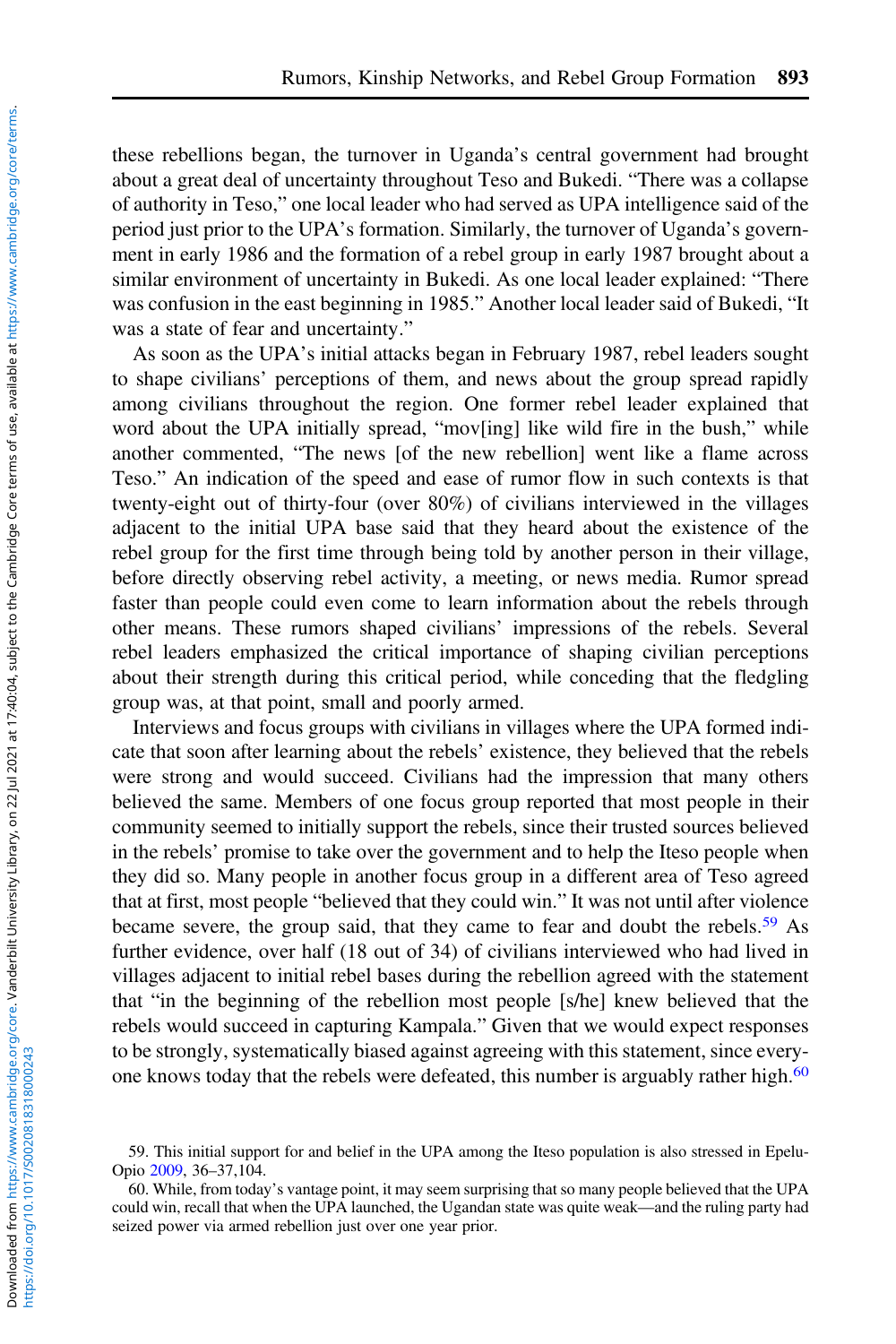From the perspective of the counterinsurgents, these dynamics created an impression that almost every villager in Teso believed in the rebels' strength in the early stages of the war. Rumors seeded by rebels contributed to this impression. A military officer who led the counterintelligence effort against the UPA rebels in Teso said that his biggest challenge was overcoming how successful the rebels were at "convincing" people that they were strong, even though they were in fact a small group. Another senior military officer from the Teso region who served in the Uganda military's counterinsurgency operations against the UPA said: "The UPA was very successful at mobilizing people … [the people of Teso] were told lies and they believed them. Once you get a war in an area, the area is filled with rumors." He went on to explain the extreme difficulty of countering rumors in Teso that the UPA was a strong group. Similarly, Ugandan scholar and Teso native J. Epelu Opio explains about the start of the rebellion, "There was widespread rebel propaganda amongst the population … The population believed what the rebels told them."<sup>61</sup>

In contrast, when FOBA formed in Bukedi, the fragmented nature of local kinship networks and the difficulty of spreading news that reaches everyone in every subgroup appeared to importantly shape events. Like the UPA, the FOBA conflict began in 1987 with the actions of a small number of individuals who sought to build an anti-government army, and FOBA lacked a large stock of weapons. FOBA's primary initial priority was to shape the perceptions and thus secure the support of the local population. One former FOBA leader said that "When forming a rebel group, the first thing is the support of population ... [This is] more important than weapons."

Information about FOBA began to spread as they committed their first attacks. For example, most people in the region knew that a rebellion was underway and were slipping across the nearby border with Kenya to hide. However, the fragmented structure of local kinship networks appear to have been disadvantageous for FOBA. Despite trying to do so, rebels failed to shape local perceptions about them early. Rumor traveled slowly relative to how quickly people became informed by direct observation. Compared to individuals interviewed in Teso about UPA, a smaller portion of the individuals interviewed in Bukedi recalled first hearing about FOBA via other civilians—more first learned about the existence of a rebel group in their territory when seeing direct evidence of the rebels, such as seeing members of an armed group moving around their community, or seeing a fire that the group had left in their wake. $62$ 

It appears that the rebels, unable to rely on dispersed communication networks to spread rumors about their group, instead often personally traveled throughout the region to directly communicate with the people. One former rebel explained, "We

61. Epelu-Opio [2009,](#page-30-0) 36–37.

<sup>62.</sup> In Bukedi, about half (16 out of 31) of individuals first learned about FOBA via rumor spread by word of mouth, rather than direct evidence. In contrast, recall that in Teso, a larger portion (over 80%) of those interviewed had learned about the rebels via word of mouth.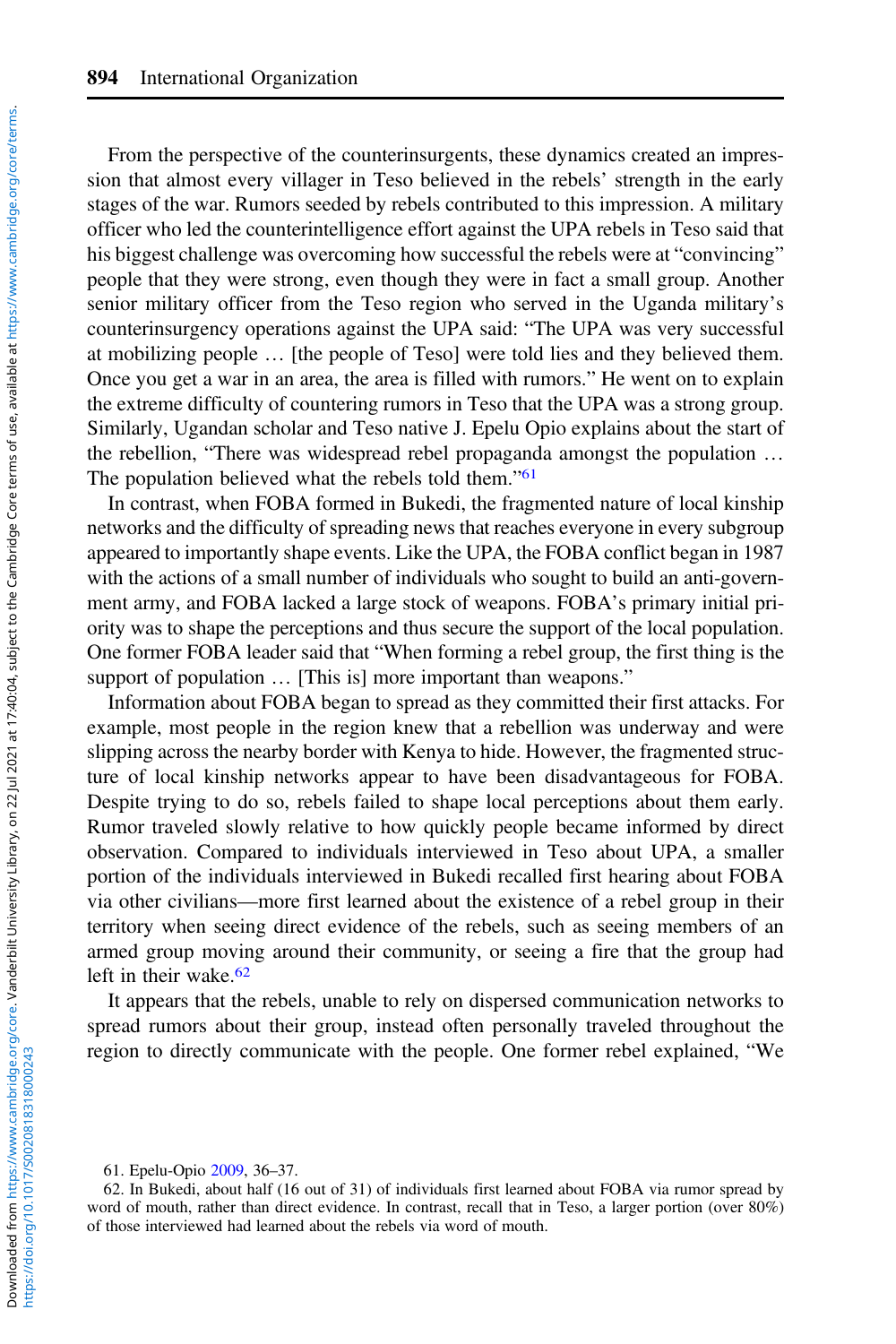had to move village to village, explain why we were rebelling, and ask for support." The way rebel leaders had to shape perceptions of their group has two implications. First, this suggests that the structure of communication networks was not conducive to spreading rumors widely and quickly in general. Second, this may have made coordinating on secrecy, even for those who favored the rebels, more difficult because they were not sure that others had heard the same rumor and planned to behave similarly. Several villagers who identified as having supported FOBA also recalled concern at the outset of the rebellion that many others did not.

That communication networks were not conducive to the effective spread of influential rumors is further corroborated by accounts suggesting that the news that civilians did receive about the rebels was rather incoherent. Among civilian interviewees, individuals from different areas had different impressions about FOBA, including who led the group, what their objectives were, whether or not the group had a particular ethnic base, and how militarily strong they were. One local leader remarked that "FOBA was not properly politicized … it seemed that their objectives changed." All of these factors, of course, bear on an individual's assessment of the group's competence and strength, and this incoherence is further evidence of the fragmented nature of communication networks in Bukedi.

Crucially, several comments in interviews suggest that from the beginning of the insurgency, civilians in Bukedi did not expect the rebels to succeed. Only twelve out of thirty-five (34%) of civilians interviewed near early FOBA bases believed that FOBA would succeed (compared to 53% for UPA). Over half of these interviewees lived in the primary FOBA's leader's home subcounty of Mella, where we would expect his access to trusted networks to be highest. This lack of confidence in the group, in contrast to the opposite for UPA, is striking given that FOBA benefited from a nearby porous border that UPA did not as well as more forested terrain, and the march to the capital city would have been much shorter. In one focus group, people reported that the rebels had wanted to give the citizens the "false" impression that the rebels were a large group. A local leader who served as government intelligence in Busia during this period said that "people were skeptical." A group of former fighters claimed that FOBA would sometimes kill community members and try to spread rumors blaming the deaths on the government, but that the group had "failed propaganda because people did not trust [these rumors]." Several villagers interviewed remarked that they had not heard much about the rebels, and so they assumed they were "just thieves" or were "not serious." A local leader said, "But when we first heard about FOBA, it looked like a joke … I didn't take it seriously … No one was certain about the new government, but no one expected [the rebels] to last." Hence, networks that transmit rumors were fragmented near FOBA, and civilians never developed the impression that support for FOBA was widespread.

# Information Leaks Led to Rapid Rebel Demise in Heterogeneous Area.

According to accounts from rebels, former military officers, and civilians, information leaks about the UPA rebels were quite rare in the initial months. A local paper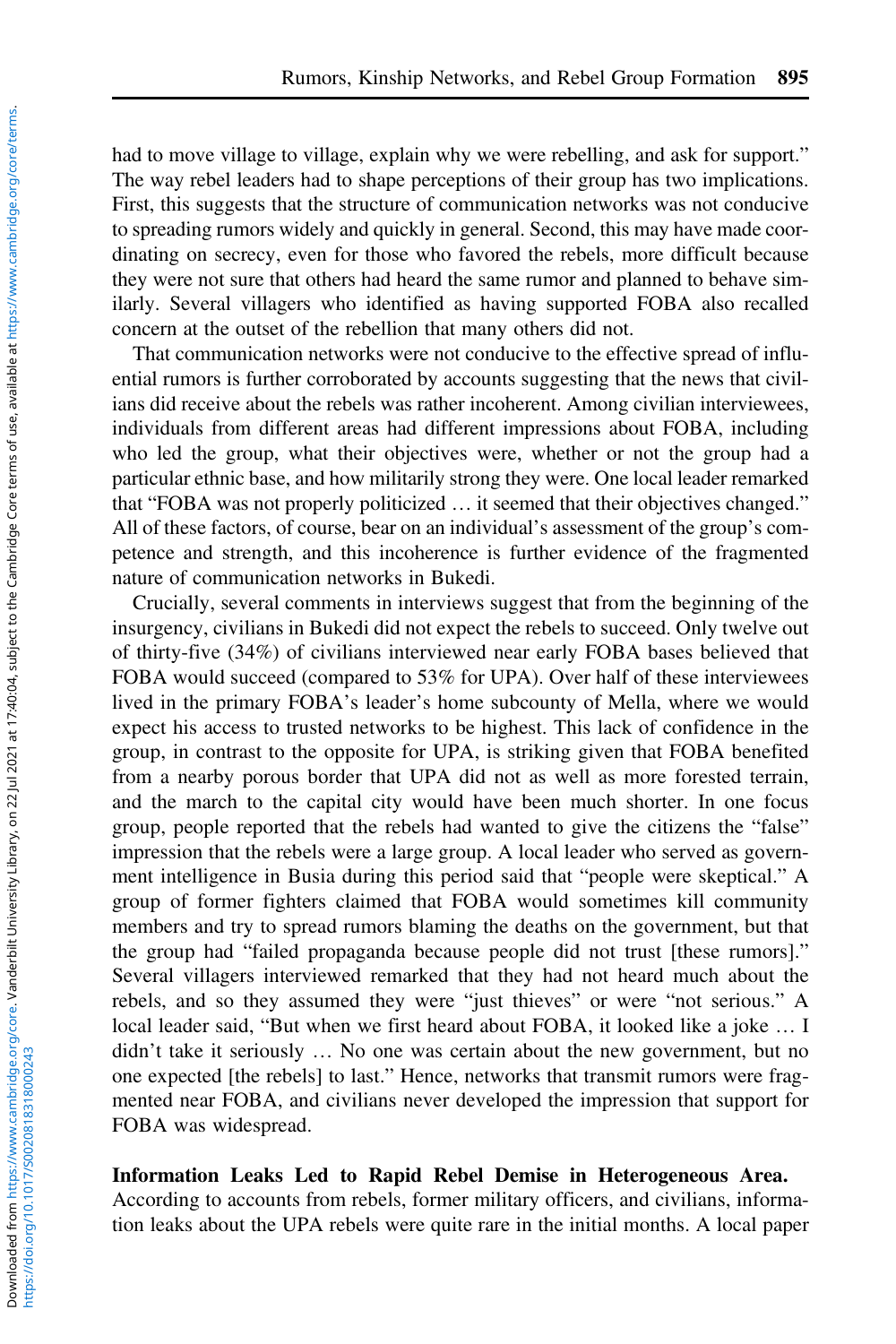reported about Teso that "Especially during the first year of rebellion … This was the height of the *'mam ajeni'* [I don't know] chorus response from the Teso peasants whenever NRA soldiers asked for the whereabouts of the rebels."<sup>63</sup> A former rebel intelligence officer agreed. "Information leaks were rare. The NRA tried to infiltrate us, but were unsuccessful." A former local police officer explained that it was very difficult for his forces to penetrate Teso and obtain information about the rebels. Further, a focus group in the subcounty where the UPA had their first base recollected that the UPA could gather citizens freely in the early stages of the rebellion, dozens of people at a time in broad daylight, without the government becoming aware of the meetings. They explained that while the locals knew about the rebel base near their community, they refrained from telling the government about it. The government did not discover the base for months. Without such secrecy, the UPA would likely have struggled to become a viable force. As one UPA intelligence officer said: "We had to keep our secrets early [in the rebellion] in order to gain strength."

Numerous sources also cited information leaks in Bukedi as the key cause of FOBA's rapid demise. While FOBA repeatedly attempted to hold meetings to mobilize civilians in Bukedi, when they tried to do so, information about the time and place of the meetings would be leaked to the government as early as 1987 and 1988. Several former FOBA leaders lamented the difficulty of keeping secrets in Bukedi. Many civilians in Bukedi reported that they freely provided the government with information about the rebels, while this type of disclosure among interviewees from Teso was quite rare. A UPA commander observed that information leaks appeared to be more common in Bukedi than Teso. "[The military] infiltrated [FOBA] quickly … they didn't know how to keep their secrets." A local community leader agreed. "The public was responsible for the break up [of FOBA], always reporting suspicious activities to authorities."

Pre-War Ethnic Grievances Were Not Stronger Where Rebels Became Viable. Despite the shared impression among most former rebels, counterinsurgents, and civilians who lived in the area where the UPA formed that civilians initially did not share information about rebels with the government and a belief that the rebels would become strong, such evidence does not necessarily indicate that most Iteso shared a preference for rebellion. While it is of course difficult to ascertain true preferences for or against violent groups, particularly decades after the fact, most one-on-one interviews with Iteso civilians indicated mixed feelings about whether or not they initially believed that violent rebellion was a good idea. Crucially, when asked in individual interviews (with only one of the authors and a translator present), very few of over sixty villagers interviewed from Teso agreed that most people in their community had a strong distaste for the government prior to the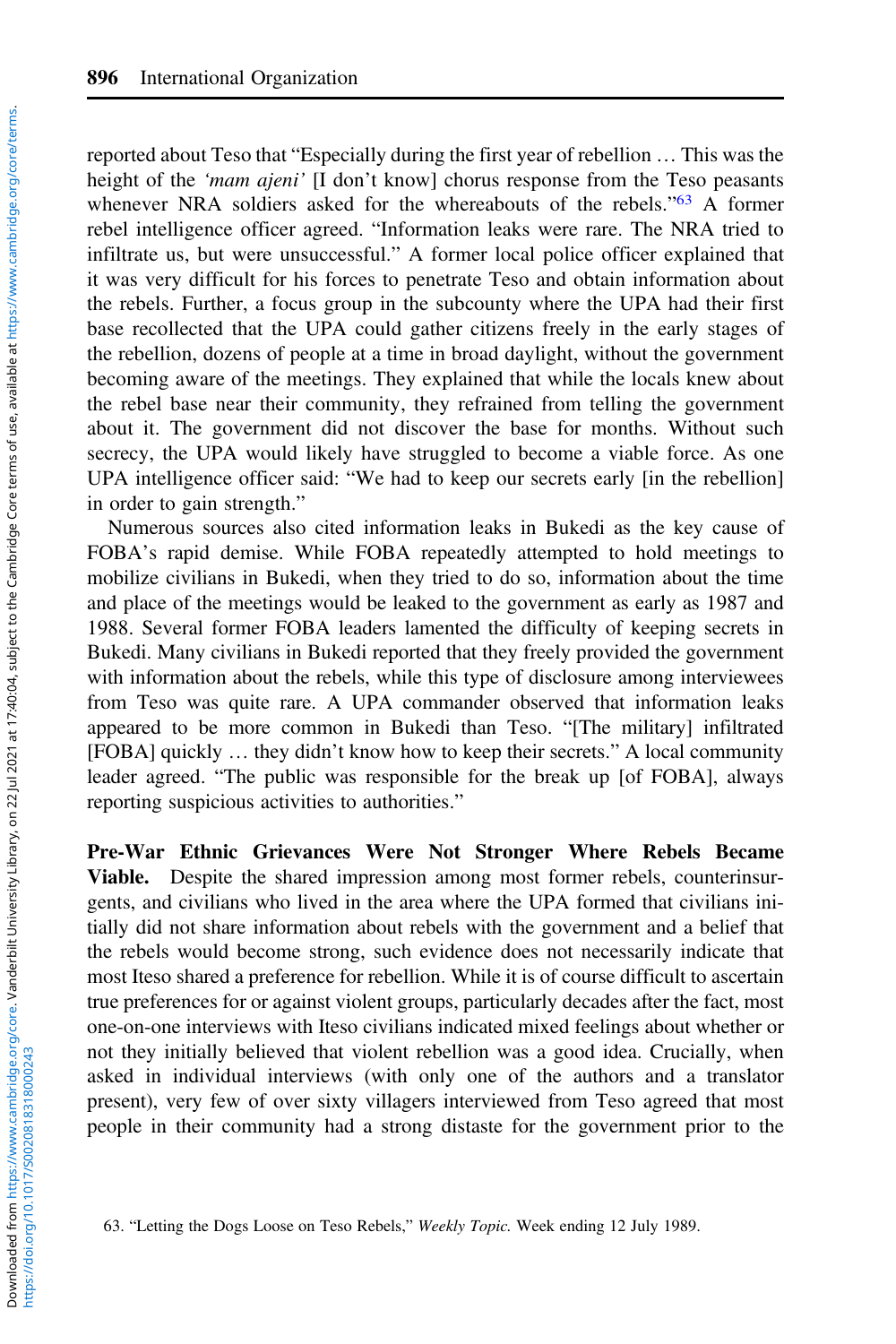initial start of violence in Teso.<sup>64</sup> One former rebel commander recounted feeling concerned early in the war about what people believed "in their hearts" about the UPA, which suggests that he believed that true preferences among villagers about his incipient movement were mixed—or at least it was not apparent that most civilians were pro-rebel. According to another account, after the NRM overtook the government in January 1986, the Iteso were optimistic about their relationship with the new government and "when [the NRM] entered Teso, it was received with ululations and jubilation."<sup>65</sup>

In secondary historical accounts and other data, there is an absence of evidence one would expect to find if ethnic grievances had helped UPA to become viable. For example, while exclusion from the central government is thought to be a primary motivation for ethnic rebellion,<sup>66</sup> neither area where UPA and FOBA each formed was particularly under-represented in the central government when each rebellion began. The Iteso ethnic group that formed the basis of the UPA were about 6 percent of Uganda's population and held 3.2 percent of national-level cabinet seats, while the Samia and Japadhola groups that formed much of the early leadership of FOBA were 1.1 and 1.5 percent of Uganda's population and both held 3.2 percent of cabinet seats.<sup>67</sup> Additionally, villagers in both Teso and Bukedi had minimal, if any, prior experience with the NRM government or the westerners they supposedly represented, since few would have traveled to the west and the NRM's rebellion against the prior regime—which offered exposure to the NRM for affected communities—had not touched eastern Uganda. Because of this lack of direct experience with the fledgling NRM government, the predominant sentiment throughout the region in 1986 and early 1987 was uncertainty and concern about how the new government would treat them—not resentment or hatred.

Intriguingly, while grievance narratives do exist today in justifying the UPA rebellion, those narratives often appear to have been a result of incidents that occurred in the early phases of the insurgency. For example, people often cite the numerous raids of the Iteso's cattle by the neighboring Karamojong tribe in the late 1980s as a reason that the Iteso people disdained the NRM government and therefore supported rebels. According to this narrative, the Iteso resented that the government did not prevent the raids, and some suggest that the NRM government abetted the raiders. However, the most severe cattle raids to hit Teso did not occur until several months after the UPA rebellion began, so the raids could not likely have generated widespread support for rebellion until after the rebels were already under way. In fact, in one interview, a UPA rebel leader explained that the rebels were aware that the cattle raids could

<sup>64.</sup> Many interviewees openly discussed distaste for the current government, so it does not appear that various plausible pro-government response biases were at work here.

<sup>65.</sup> Epelu-Opio [2009,](#page-30-0) 41.

<sup>66.</sup> Cederman, Wimmer, and Min [2010](#page-30-0).

<sup>67.</sup> Population data come from Uganda's 1991 census. Ethnic cabinet share data come from 1988 in Lindemann [2011](#page-31-0).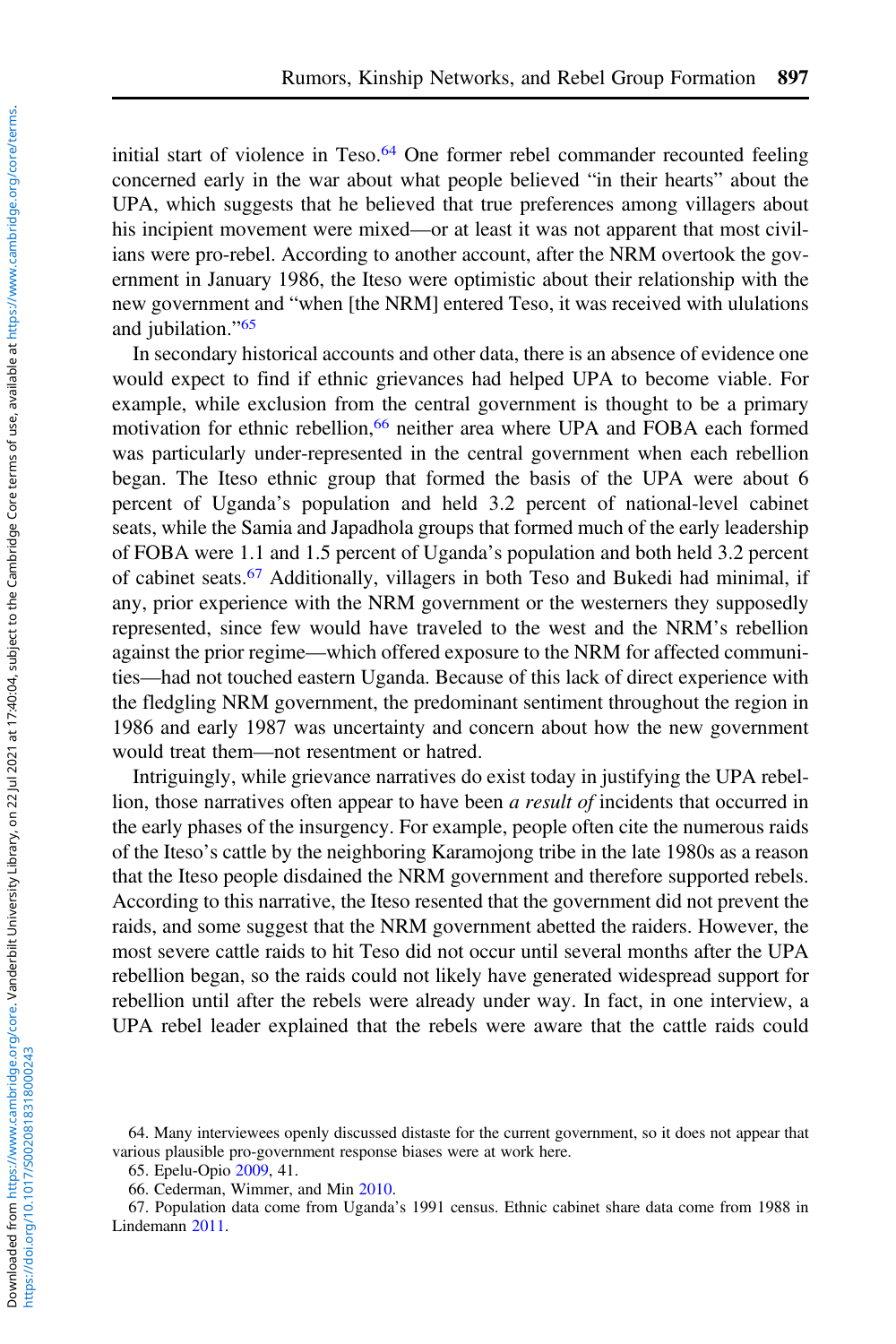help their cause, and that the rebels were complicit in spreading rumors that the government had intentionally allowed the raids to occur.<sup>68</sup>

Naturally, this evidence does not eliminate the possibility that other mechanisms such as pre-existing ethnic grievances can aid nascent rebels attempting to become viable. Rather, it demonstrates that such grievances may not be necessary for the emergence of what later appears to have been an "ethnic rebellion." It suggests why ethnic grievances can be present in after-the-fact discussions of war's early phases regardless of whether they in fact preceded the start of rebellion.

#### Additional Evidence and External Validity

Extensive fieldwork on two attempted rebellions in eastern Uganda does not strongly support a connection between pre-existing, anti-government grievances and civilians' initial refusal to share information about rebels from the government. Instead, ethnicity's relevance in Teso was primarily in facilitating the spread of rumors across a fairly wide geographic area that generated a shared belief among civilians that many others would withhold information about the UPA rebels from the government. Owing to the paired comparison research design, we also ruled out the influence of several factors unrelated to ethnicity—such as differences in terrain and level of education of regions where rebels formed, among other factors commonly theorized as causing violent conflict—that could drive the viability of the UPA and the failure of FOBA.

Beyond this case study evidence, findings from a field experiment we conducted more recently in Teso also support the contention that ethnic homogeneity facilitates the rapid spread of news by word of mouth. In 2013, our research team seeded news with randomly selected households in one homogeneous village and one more heterogeneous village, both in Teso.<sup>69</sup> Surveys subsequently conducted in those villages showed that villagers passed accounts of this news from person to person, which reached many more villagers in the homogeneous village.<sup>70</sup> The homogeneous village in the study is located in the highly homogenous part of Teso where the UPA initially formed; the ethnic demography of Teso has changed little in the intervening years between the rebellion and 2013. While for obvious ethical reasons the news we seeded was not about violence or rebellion, the news was nonetheless novel and potentially sensitive; these results provide useful, suggestive support for a key contention of our theory.

To examine whether the mechanisms posited here operate beyond the UPA/FOBA cases, one of the authors conducted fieldwork for another controlled comparison of Ugandan rebel groups. These groups, the Lord's Resistance Army (LRA) and the West Nile Bank Front (WNBF), both formed in 1988 in different regions within

https://doi.org/10.1017/S0020818318000243

<sup>68.</sup> Buckley-Zistel [2008,](#page-30-0) 101–102 also indicates the political uses and scant evidence of the narrative that the government had a direct hand in the Teso cattle raids.

<sup>69.</sup> While Teso is generally quite homogeneous, in the areas of Teso that are proximate to other regions, there are often mixed villages.

<sup>70.</sup> Larson and Lewis [2017](#page-31-0).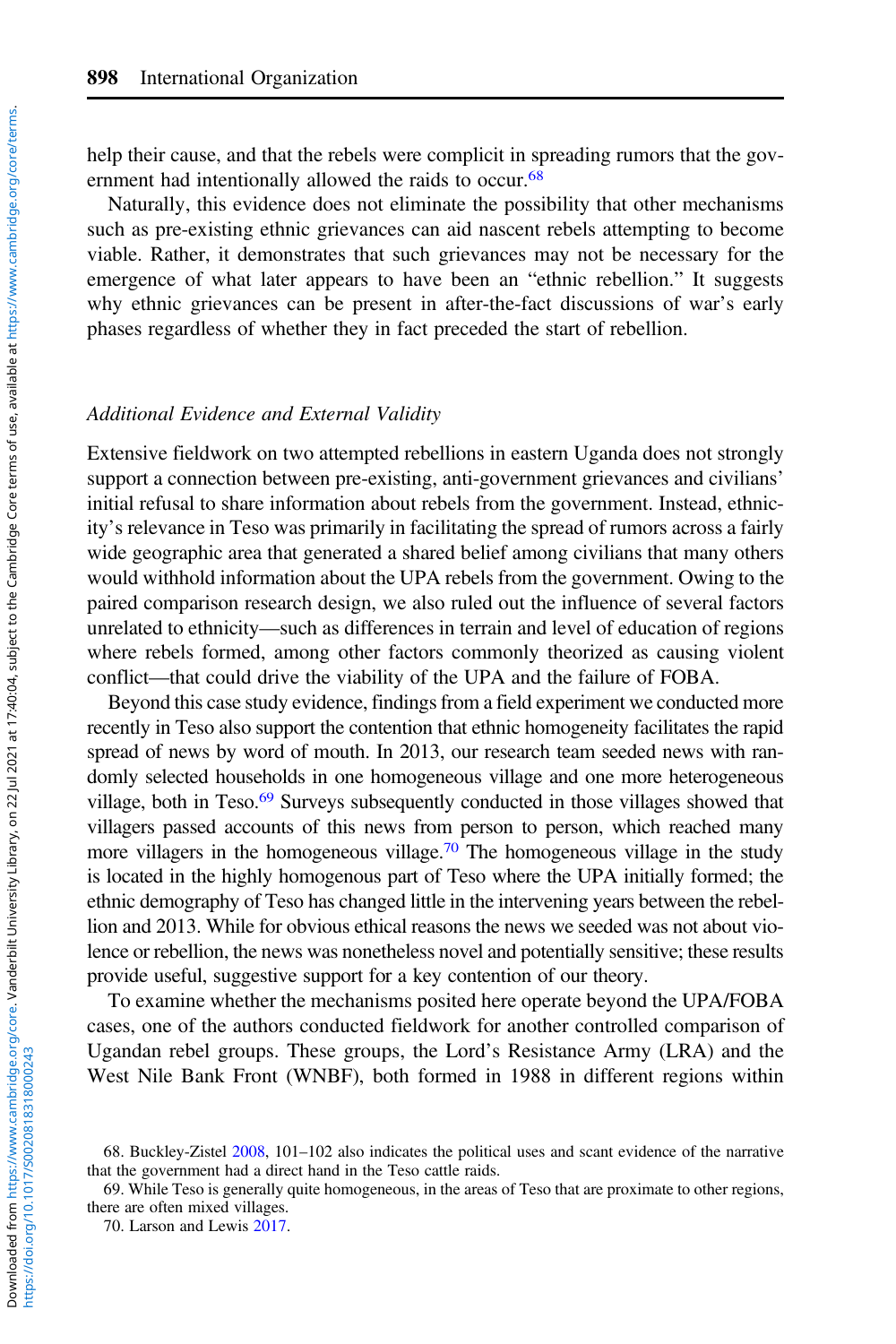northern Uganda—under similar initial conditions to one another, including similarly poor local populations, subject to a government that was similarly weak and neglectful of both regions, access to similar terrain, and limited external financing—but the LRA formed in the highly homogeneous Acholi region while the WNBF formed in the heterogeneous West Nile region. The largest ethnic group in Acholi makes up 90 percent of the population there, while the largest ethnic group in West Nile is only 33 percent of that region's population. A full discussion of these cases is beyond the scope of this paper, though similar patterns emerge in contrasting these cases as we did in the UPA/FOBA cases. While the LRA later become notorious for terrorizing civilians, focus groups and numerous interviews there indicated that initially there was a widespread belief in Acholi that it would be an effective fighting force against the government. The LRA did not suffer from civilians sharing information about the incipient group with the government. In contrast, despite arguably having a great advantage over the LRA because of nearby access to international borders with extremely weak states, the WNBF struggled from the earliest days to generate expectations of success, and in keeping secrets from the government. Despite numerous attempts to maintain bases on Ugandan soil, these information leaks prevented the WNBF from doing so.

Are our findings generalizable beyond Uganda? While a benefit of our empirical focus is its ability to deeply probe causal mechanisms that had been previously obscure on an understudied phase of rebellion, an inherent drawback is the difficulty of ascertaining whether the mechanisms operate elsewhere. It is exceedingly difficult to learn about a given area's trusted network structure, and details about the initial phases of rebel group formation, without conducting extensive research in each region. Recall that a scope condition of our argument is that it applies to weak states where governments do not have a strong institutional presence or strong local intelligence capabilities in rural areas—where rebellions are most likely to form but also the most challenging to study.

Still, it is well documented that early-failed groups are common in such contexts. As a RAND corporation report explains, the considerable vulnerabilities of "protoinsurgencies" leads the vast majority of them to be defeated before becoming fullfledged insurgencies.<sup>71</sup> Although systematic data about nascent insurgencies are rare, the fragility of nascent rebels that our theory emphasizes does appear where rich qualitative accounts of insurgencies exist. For example, the BBC describes the Maoist rebels in Nepal as initially being "a small group of shotgun-wielding insurgents."<sup>72</sup> In another example, the Zapatista guerillas (the EZLN) began in Chiapas, Mexico in 1983 as a group of just three people, growing to twelve members in 1986. It operated clandestinely until the group grew substantially until the late

<sup>71.</sup> Byman [2007,](#page-30-0) 6.

<sup>72.</sup> Alistair Lawson, "Who Are Nepal's Maoist Rebels?" 6 June 2015, BBC News, [<http://news.bbc.co.](http://news.bbc.co.uk/2/hi/south_asia/3573402.stm) [uk/2/hi/south\\_asia/3573402.stm](http://news.bbc.co.uk/2/hi/south_asia/3573402.stm)>.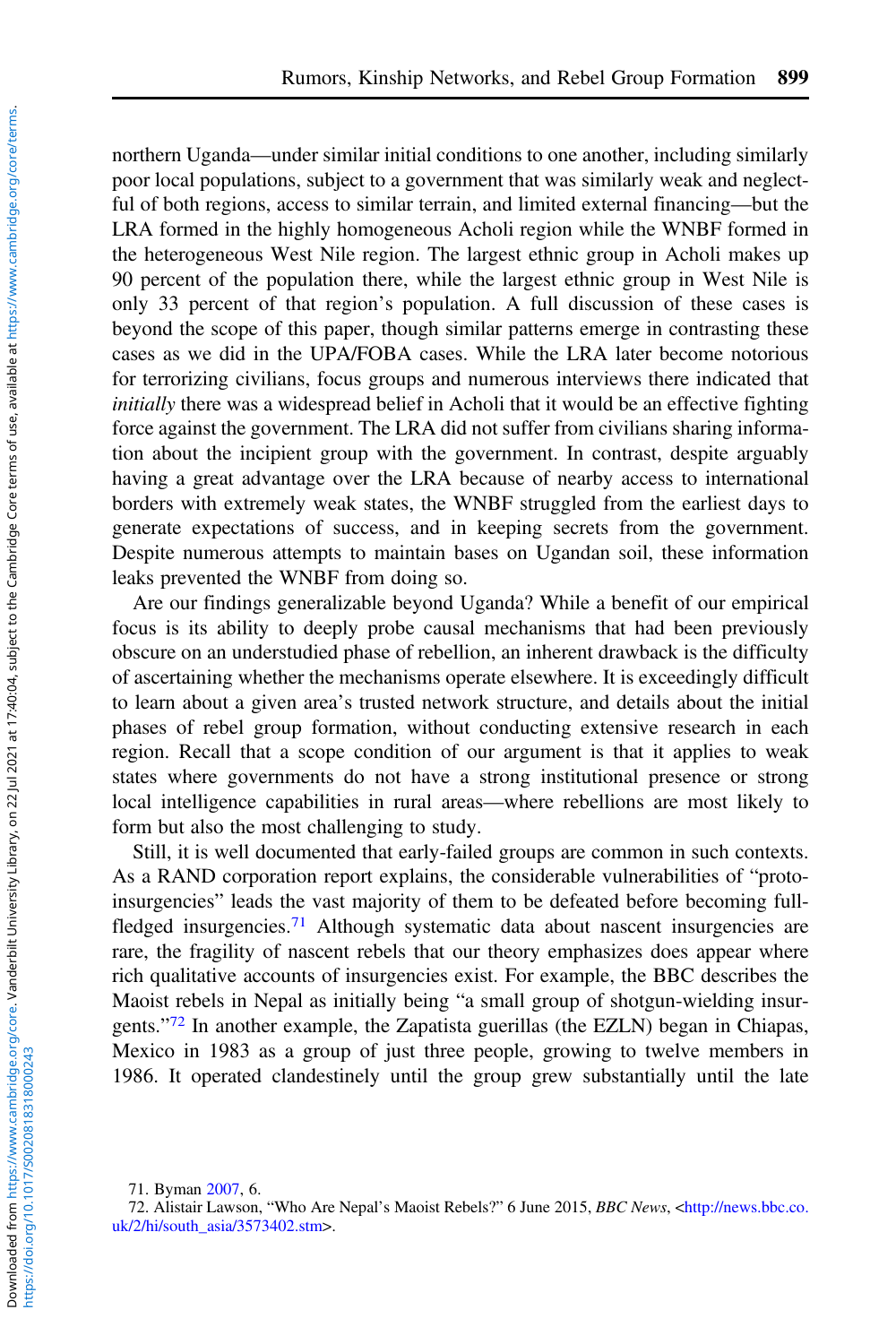1980s and early 1990s.<sup>73</sup> A growing body of empirical work using evidence from several continents supports a long-standing assertion that locally concentrated ethnic groups are associated with the onset of organized violence,<sup>74</sup> and both classic and recent works highlight the importance of rumors in bringing about ethnic violence.<sup>75</sup> Our theory and evidence illuminate a mechanism that ties these findings together. Future work will need to probe rigorously how well it travels.

# Conclusion

While civilian support has long played a central role in theories of insurgency and counterinsurgency, and rumors commonly feature in accounts of war's start, we have presented a new, more precise understanding of how both matter in the critical, initial stages of insurgent group formation. Civilians, we posit, are important in this formative stage because their potential to provide information to the government presents an existential threat to incipient rebels. Our model shows that when trusted kinship networks are unfragmented and can spread rumors rapidly to everyone, the rebels are best able to convince civilians to keep their secrets—and thus substantially increase their chances of becoming a viable threat to the government. Networks structured in this manner that are helpful to aspiring rebels are more likely, we have argued, in ethnically homogeneous areas.

Evidence from extensive fieldwork on a controlled comparison of two insurgencies including one that was barely previously documented because it failed before becoming even minimally viable—substantiates the empirical importance of our theory. This evidence enables us to trace how distinct kinship network structures came about in different regions of Uganda, how they underlie local ethnic demographic patterns, and how they relate to the spread of rumors. It also shows that accounts from actors involved in rebel group formation are consistent with the idea that different network structures among civilians where rebels launched importantly affected whether civilians provided information about rebel activities to the government—which in turn, influenced whether nascent rebels became viable. Especially given the extreme rarity of the micro-level evidence needed to study rebel group formation, these case studies provide an important window into these phases. We leave for future work more controlled tests of the model's implications in and beyond Uganda.

Our theory and evidence also allow us to contribute to a long-standing debate about whether and how ethnicity causes intrastate warfare. They suggest that ethnic networks can coordinate grievances. Observing ethnic grievances alongside viable, successful rebel groups can be a natural result of the process that allowed the rebel

https://doi.org/10.1017/S0020818318000243

<sup>73.</sup> Harvey [1998,](#page-31-0) 164–166.

<sup>74.</sup> For example, Cederman, Weidmann, and Gleditsch [2011;](#page-30-0) Laitin [2004](#page-31-0); Toft [2002](#page-32-0), [2003](#page-32-0); Weidmann [2009.](#page-32-0)

<sup>75.</sup> Bhavnani, Findley, and Kuklinski [2009](#page-30-0); Greenhill and Oppenheim [2017](#page-31-0); Horowitz [1985.](#page-31-0)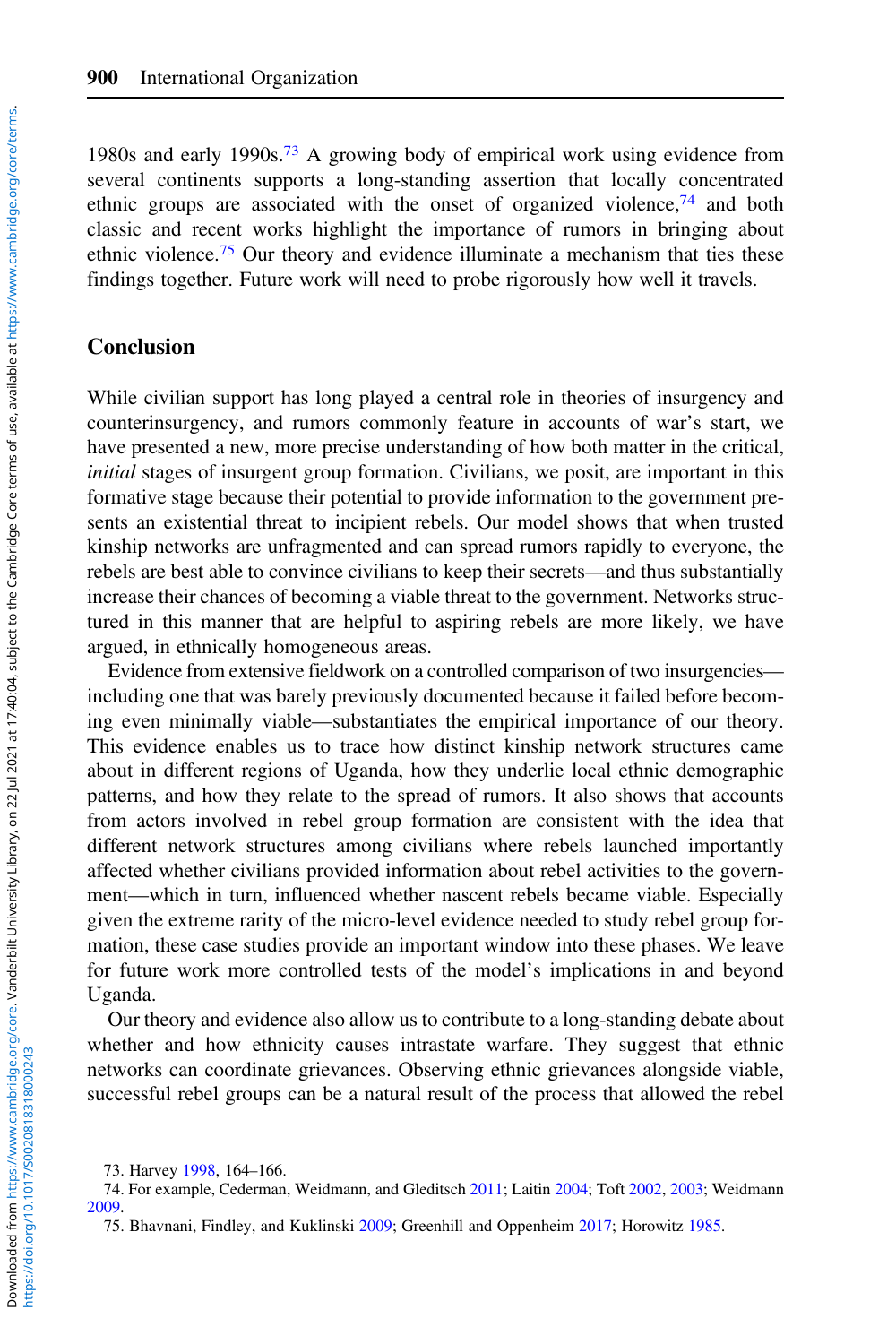<span id="page-30-0"></span>groups to become viable in the first place. Yet this suggests a high risk of a selection problem in the study of conflict onset. If grievances are in fact the product of the earliest stages of rebellion, if groups with the "right" networks coordinate grievances best, and if such groups are also the most likely to produce a viable challenger to the state, then one may make an erroneous inference that because ethnic grievances appear so frequently among major rebellions in homogeneous areas, they must be the cause of rebellion. These findings underscore the need for great care in disentangling the relationship between ethnicity and conflict onset in future research.

# Supplementary Material

Supplementary material for this article is available at [<https://doi.org/10.1017/](https://doi.org/10.1017/S0020818318000243) [S0020818318000243>](https://doi.org/10.1017/S0020818318000243).

# References

Banerjee, Abhijit, Arun G. Chandrasekhar, Esther Duflo, and Matthew O. Jackson. 2013. The Diffusion of Microfinance. Science 341 (6144): doi: 10.1126/science.1236498.

Barr, Abigail. 2004. Kinship, Familiarity and Trust: An Experimental Investigation. In Foundations of Human Sociality: Economic Experiments and Ethnographic Evidence from Fifteen Small-Scale Societies, edited by Joseph Henrich, Robert Boyd, Samuel Bowles, Colin Camerer, Ernst Fehr, and Herbert Gintis, 305–34. Oxford: Oxford University Press.

Bhavnani, Ravi, Michael G. Findley, and James H. Kuklinski. 2009. Rumor Dynamics in Ethnic Violence. Journal of Politics 71 (3):876–92.

Blattman, Chris, and Edward Miguel. 2010. Civil War. Journal of Economic Literature 48 (1):3–57.

Buckley-Zistel, Susanne. 2008. Conflict Transformation and Social Change in Uganda: Remembering after Violence. New York: Palgrave Macmillan.

Burke, Fred G. 1964. Local Government and Politics in Uganda. Syracuse, NY: Syracuse University Press. Byman, Daniel. 2007. Understanding Proto-Insurgencies. Santa Monica, CA: RAND Corporation.

- Cederman, Lars-Erik, Nils Weidmann, and Nils Petter Gleditsch. 2011. Horizontal Inequalities and the Ethno-Nationalist War: A Global Comparison. American Political Science Review 105 (3):478–95.
- Cederman, Lars-Erik, Andreas Wimmer, and Brian Min. 2010. Why Do Ethnic Groups Rebel? New Data and Analysis. World Politics 62 (1):87–119.
- Centola, Damon, and Michael Macy. 2007. Complex Contagions and the Weakness of Long Ties. American Journal of Sociology 113 (3):702–34.
- Epelu-Opio, Justin. 2009. Teso War 1986–1992: Causes and Consequences. Kampala, Uganda: Fountain Publishers.
- Evans-Pritchard, E.E. 1940. The Nuer: A Description of the Modes of Livelihood and Political Institutions of a Nilotic People. Clarendon, MN: Clarendon Press.
	- -. 1951. Kinship and Marriage Among the Nuer. Clarendon, MN: Clarendon Press.
- Fafchamps, Marcel, and Bart Minten. 1999. Relationships and Traders in Madagascar. The Journal of Development Studies 35 (6):1–35.
- Fearon, James, and David Laitin. 2003. Ethnicity, Insurgency and Civil War. American Political Science Review 97 (1):75–90.
- Finkel, Evgeny. 2015. The Phoenix Effect of State Repression: Jewish Resistance During the Holocaust. American Political Science Review 109 (2):339–53.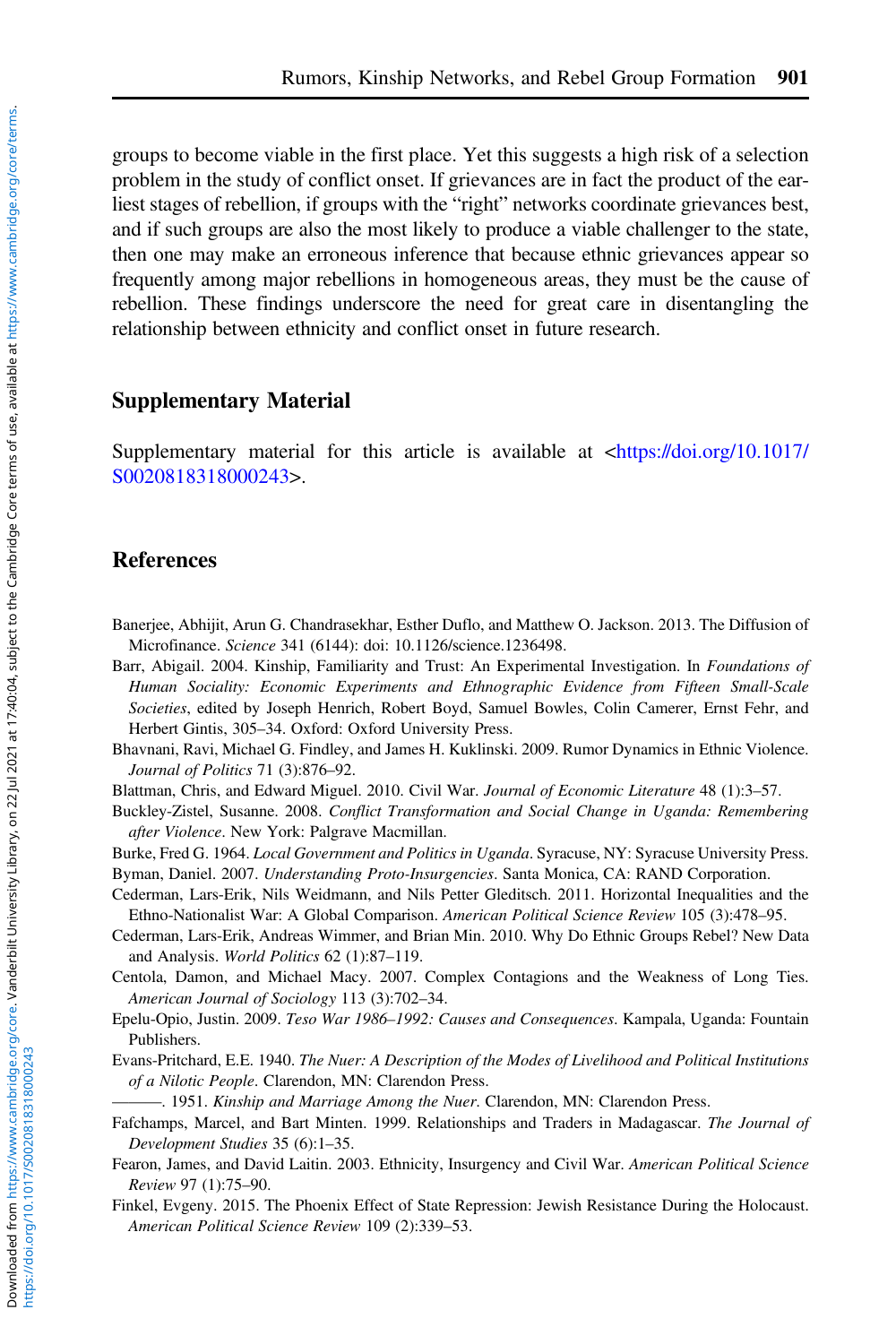- <span id="page-31-0"></span>Gleditsch, Nils Petter, Peter Wallensteen, Mikael Eriksson, Margareta Sollenberg, and Håvard Strand. 2002. Armed Conflict 1946–2001: A New Dataset. Journal of Peace Research 39 (5):615–37.
- Greenhill, Kelly M., and Ben Oppenheim. 2017. Rumor Has It: The Adoption and Diffusion of Unverified Information in Conflict Zones. International Studies Quarterly 61 (3):660–76.
- Harvey, Neil. 1998. The Chiapas Rebellion: The Struggle for Land and Democracy. Durham, NC: Duke University Press.
- Hegre, Håvard, and Nicholas Sambanis. 2006. Sensitivity Analysis of the Empirical Results on Civil War Onset. Journal of Conflict Resolution 50 (4):508–35.
- Herbst, Jeffrey. 2000. States and Power in Africa: Comparative Lessons in Authority and Control. Princeton, NJ: Princeton University Press.
- Horowitz, Donald L. 1985. Ethnic Groups in Conflict. Berkeley, CA: University of California Press. -. 2000. Ethnic Groups in Conflict. Berkeley, CA: University of California Press.
- Kalyvas, Stathis N. 2006. The Logic of Violence in Civil War. New York: Cambridge University Press. Kalyvas, Stathis N., and Laia Balcells. 2010. International System and Technologies of Rebellion: How the
- End of the Cold War Shaped Internal Conflict. American Political Science Review 104 (3):415–29.
- Kalyvas, Stathis N., and Matthew Kocher. 2007. Ethnic Cleavages and Irregular War: Iraq and Vietnam. Politics and Society 32 (2):183–223.
- Karugire, Samwiri R. 1980. A Political History of Uganda. Nairobi: Heinemann Educational Books.

Laitin, David. 2004. Ethnic Unmixing and Civil War. Security Studies 13 (4):350–65.

- Larson, Jennifer M. 2016. Interethnic Conflict and the Potential Dangers of Cross-Group Ties. Journal of Peace Research 53 (3):459–71.
	- -, 2017. Networks and Interethnic Cooperation. *Journal of Politics* 79 (2):546–59.
- Larson, Jennifer M., and Janet I. Lewis. 2017. Ethnic Networks. American Journal of Political Science 61 (2):350–64.
- Lawrence, Adria. 2010. Triggering Nationalist Violence: Competition and Conflict in Uprisings Against Colonial Rule. International Security 35 (2):88–122.
- Lewis, Janet I. 2017. How Does Ethnic Rebellion Start? Comparative Political Studies 50 (10):1420–50.
- Lindemann, Stefan. 2011. Just Another Change of the Guard? Broad-Based Politics and Civil War in Museveni's Uganda. African Affairs 110 (440):387–416.
- Lippert, Steffen, and Giancarlo Spagnolo. 2011. Networks of Relations and Word-of-Mouth Communication. Games and Economic Behavior 72 (1):202–17.
- McDoom, Omar. 2013. Anti-Social Capital: A Profile of Rwandan Genocide Perpetrators' Social Networks. Journal of Conflict Resolution 58 (5):869–93.
- Melander, Erik, Therése Pettersson, and Lotta Themnér. 2016. Organized Violence, 1989–2015. Journal of Peace Research 53 (5):727–42.
- Michalopoulos, Stelios. 2012. The Origins of Ethnolinguistic Diversity. American Economic Review 102 (4):1508–39.
- Middleton, John. 1965. The Lugbara of Uganda. Berkeley, CA: Holt, Rinehart, and Winston.
- Nava, Francesco, and Michele Piccione. 2014. Efficiency in Repeated Games with Local Interaction and Uncertain Local Monitoring. Theoretical Economics 9 (1):279–312.
- Parkinson, Sarah Elizabeth. 2013. Organizing Rebellion: Rethinking High-Risk Mobilization and Social Networks in War. American Political Science Review 107 (3):418–32.
- Patty, John W. and Elizabeth Maggie Penn. 2014. Sequential Decision Making and Information Aggregation in Small Networks. Political Science Research and Methods 2 (2):243–71.
- Petersen, Roger. 2001. Resistance and Rebellion: Lessons from Eastern Europe. Cambridge, UK: Cambridge University Press.
- Robinson, Amanda. 2016. Nationalism and Ethnic-Based Trust: Evidence From an African Border Region. Comparative Political Studies 49 (14):1819–54.
- Ross, Michael L. 2004. How Do Natural Resources Influence Civil War? Evidence from Thirteen Cases. International Organization 58 (01):35–67.
- Sarkees, Meredith Reid, and Frank Wayman. 2010. Resort to War: 1816–2007. Data set, Correlates of War Series. Available at [<http://www.correlatesofwar.org/data-sets](http://www.correlatesofwar.org/data-sets)>.